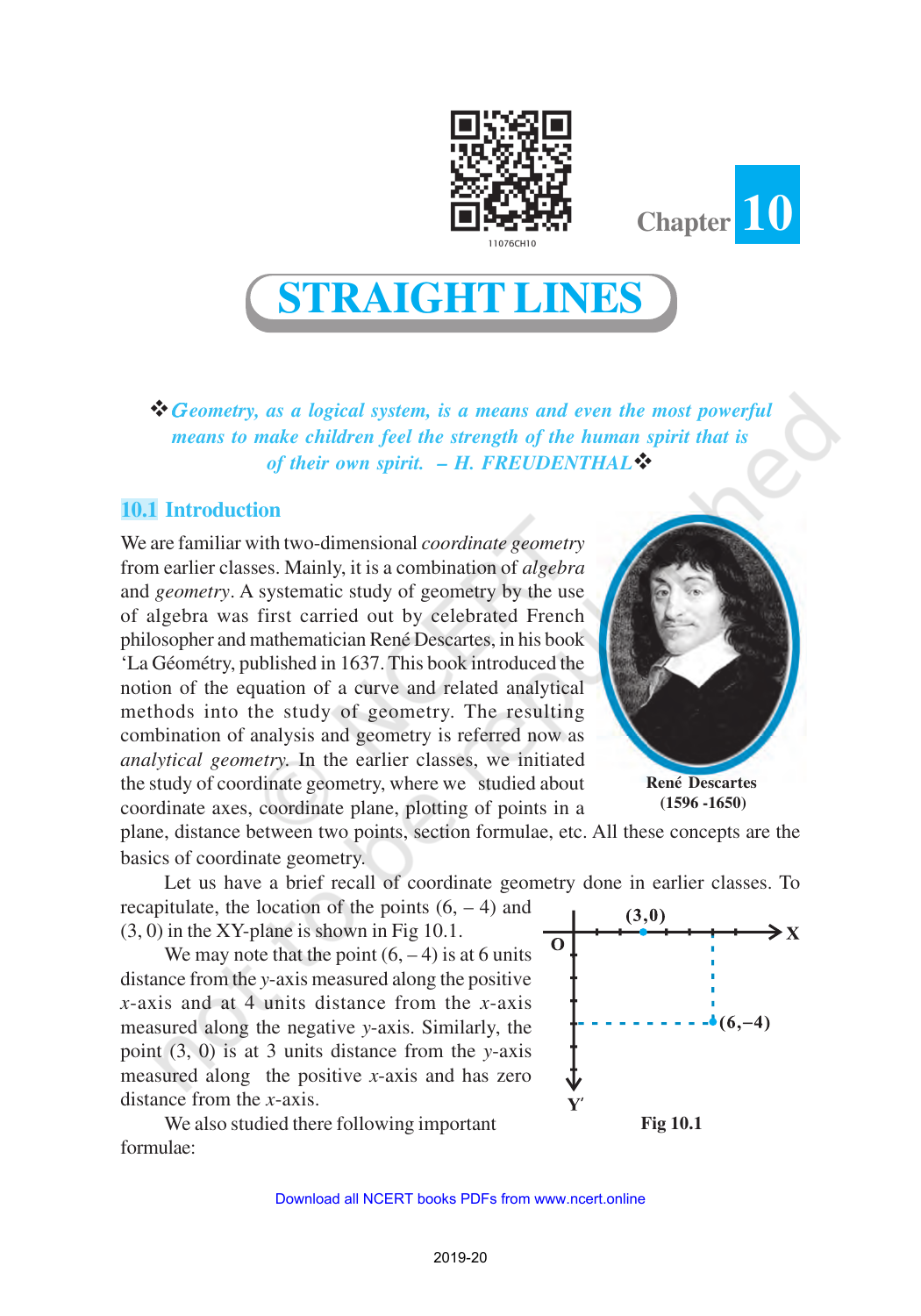**I.** Distance between the points P  $(x_1, y_1)$  and Q  $(x_2, y_2)$  is

$$
PQ = \sqrt{(x_2 - x_1)^2 + (y_2 - y_1)^2}
$$

For example, distance between the points  $(6, -4)$  and  $(3, 0)$  is

$$
\sqrt{(3-6)^2 + (0+4)^2} = \sqrt{9+16} = 5
$$
 units.

**II.** The coordinates of a point dividing the line segment joining the points  $(x_1, y_1)$ 

and 
$$
(x_2, y_2)
$$
 internally, in the ratio m: n are  $\left(\frac{m x_2 + n x_1}{m+n}, \frac{m y_2 + n y_1}{m+n}\right)$ .

For example, the coordinates of the point which divides the line segment joining

A (1, -3) and B (-3, 9) internally, in the ratio 1: 3 are given by  $x = \frac{1(-3) + 3.1}{1 \cdot 2} = 0$  $1 + 3$  $x = \frac{1.(-3) + 3.1}{2} =$ +

and 
$$
y = \frac{1.9 + 3.(-3)}{1 + 3} = 0.
$$

**III.** In particular, if  $m = n$ , the coordinates of the mid-point of the line segment

joining the points  $(x_1, y_1)$  and  $(x_2, y_2)$  are  $\left(\frac{x_1 + x_2}{2}, \frac{y_1 + y_2}{2}\right)$  $\overline{1}$  $\left( \frac{x_1 + x_2}{x_1 + x_2}, \frac{y_1 + y_2}{x_1 + x_2} \right)$  $\setminus$  $\left(x_1 + x_2 \quad y_1 + \right)$ 2 , 2  $\frac{x_1 + x_2}{2}, \frac{y_1 + y_2}{2}.$ 

**IV.** Area of the triangle whose vertices are  $(x_1, y_1), (x_2, y_2)$  and  $(x_3, y_3)$  is

$$
\frac{1}{2}\left| x_1(y_2-y_3)+x_2(y_3-y_1)+x_3(y_1-y_2) \right| .
$$

For example, the area of the triangle, whose vertices are  $(4, 4)$ ,  $(3, -2)$  and  $(-3, 16)$  is

$$
\frac{1}{2}|4(-2-16)+3(16-4)+(-3)(4+2)|=\frac{|-54|}{2}=27.
$$

*Remark* If the area of the triangle ABC is zero, then three points A, B and C lie on a line, i.e., they are collinear.

In the this Chapter, we shall continue the study of coordinate geometry to study properties of the simplest geometric figure – *straight line.* Despite its simplicity, the line is a vital concept of geometry and enters into our daily experiences in numerous interesting and useful ways. Main focus is on representing the line algebraically, for which *slope* is most essential.

### **10.2 Slope of a Line**

A line in a coordinate plane forms two angles with the *x*-axis, which are supplementary.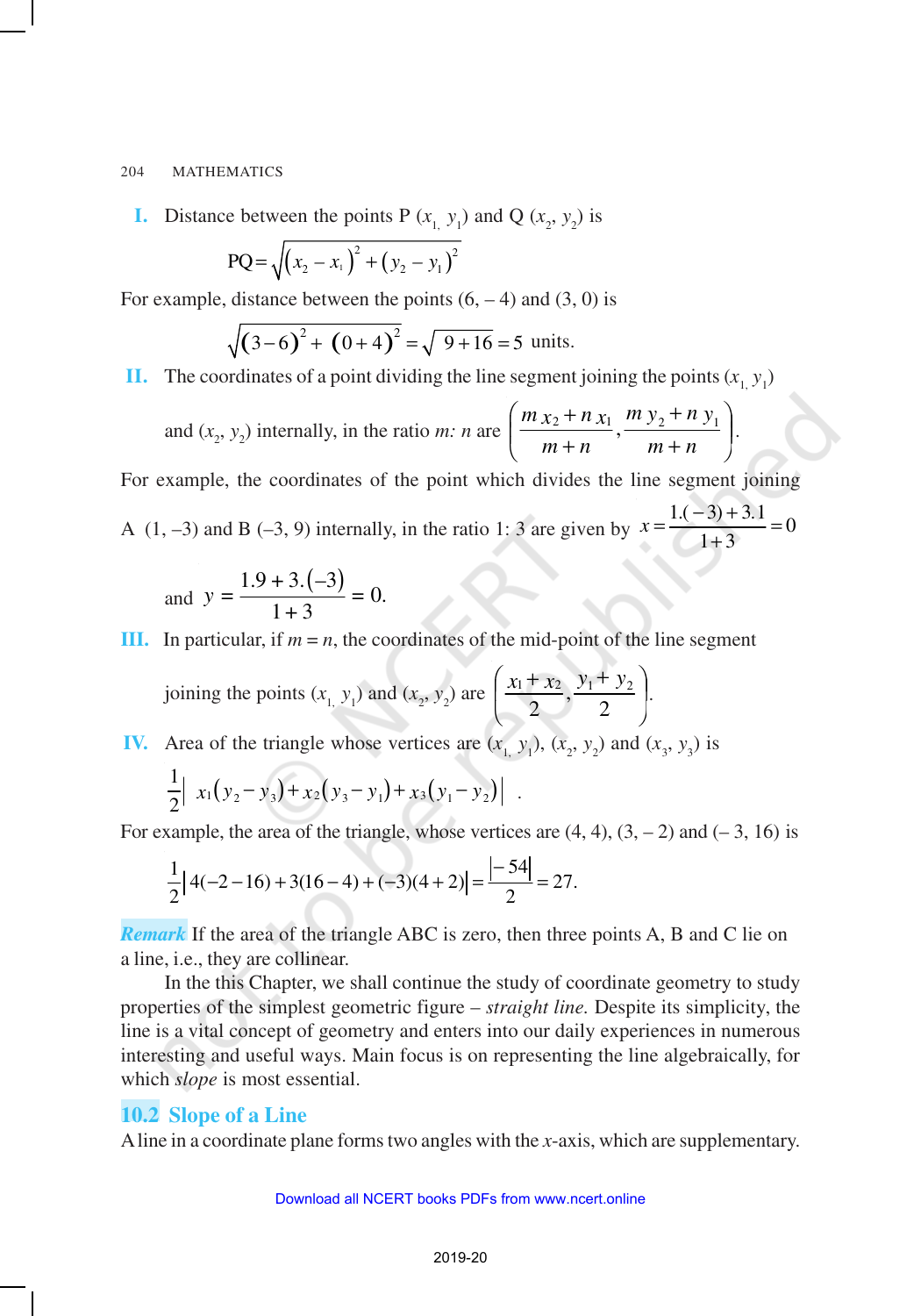The angle (say) θ made by the line *l* with positive direction of *x*-axis and measured anti clockwise is called the *inclination of the line*. Obviously  $0^\circ \leq \theta \leq 180^\circ$  (Fig 10.2).

We observe that lines parallel to *x*-axis, or coinciding with *x*-axis, have inclination of  $0^\circ$ . The inclination of a vertical line (parallel to or coinciding with *y*-axis) is 90°.

**Definition 1** If θ is the inclination of a line *l*, then tan θ is called the *slope* or *gradient* of the line *l*.

The slope of a line whose inclination is 90° is not defined.

The slope of a line is denoted by *m*.

Thus,  $m = \tan \theta$ ,  $\theta \neq 90^{\circ}$ 

It may be observed that the slope of *x*-axis is zero and slope of *y*-axis is not defined.

**10.2.1** *Slope of a line when coordinates of any two points on the line are given* We know that a line is completely determined when we are given two points on it.

Hence, we proceed to find the slope of a line in terms of the coordinates of two points on the line.

Let  $P(x_1, y_1)$  and  $Q(x_2, y_2)$  be two points on non-vertical line *l* whose inclination is  $\theta$ . Obviously,  $x_1 \neq x_2$ , otherwise the line will become perpendicular to *x*-axis and its slope will not be defined. The inclination of the line *l* may be acute or obtuse. Let us take these two cases.

Draw perpendicular QR to *x*-axis and PM perpendicular to RQ as shown in Figs. 10.3 (i) and (ii).

**Case 1** When angle θ is acute:

In Fig 10.3 (i),  $\angle MPQ = \theta$ . ... (1)

Therefore, slope of line  $l = m = \tan \theta$ .

But in  $\triangle MPQ$ , we have  $\tan \theta = \frac{MQ}{Q} = \frac{y_2 - y_1}{2}$ 2  $\lambda$ 1  $\tan \theta = \frac{MQ}{ND} = \frac{y_2 - y_1}{y_2}$ . MP  $y_2 - y$  $x_2 - x$  $=\frac{MQ}{10}=\frac{y_2-}{x_1}$ −





... (2)

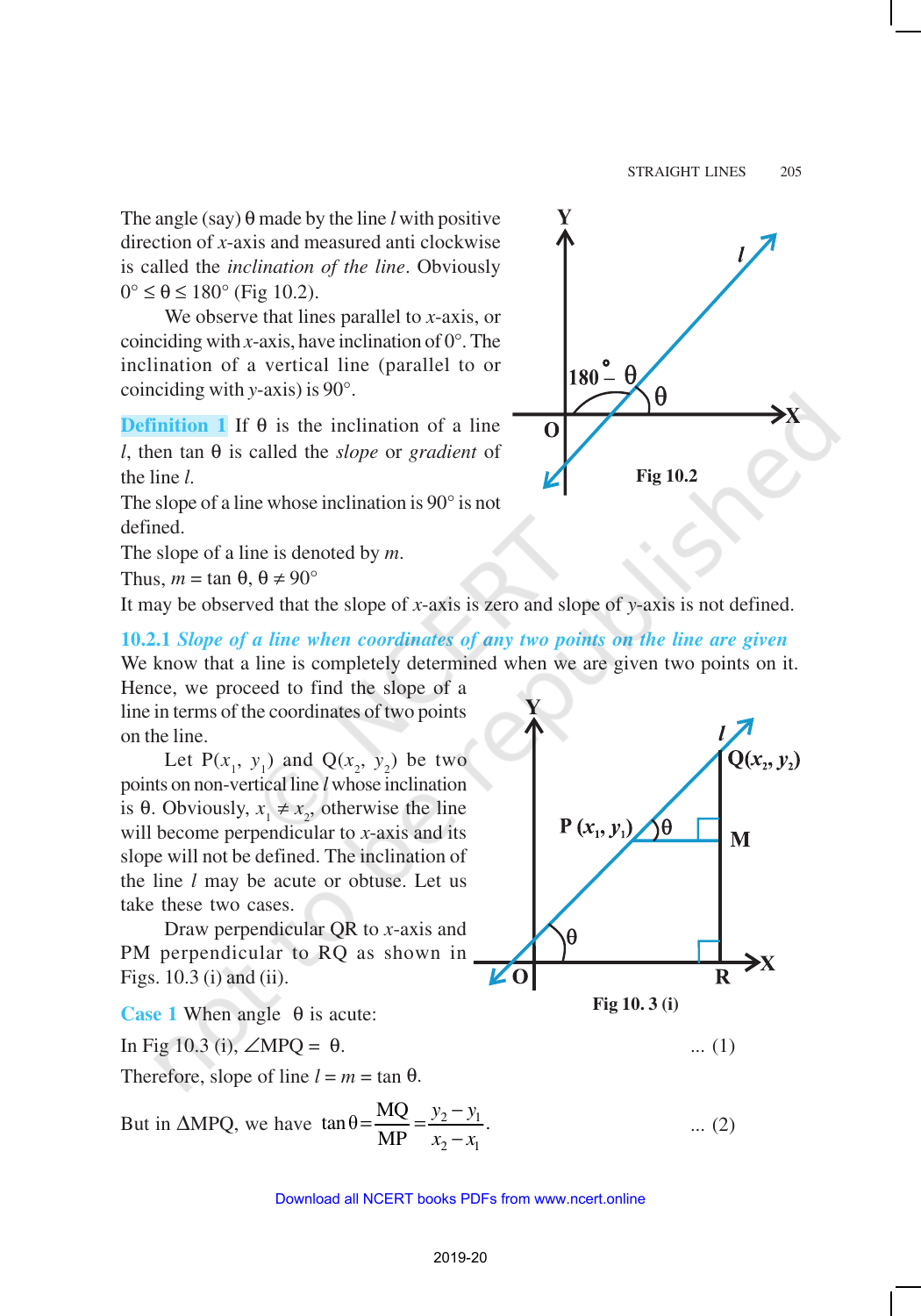From equations (1) and (2), we have

$$
m = \frac{y_2 - y_1}{x_2 - x_1}.
$$

**Case II** When angle  $θ$  is obtuse: In Fig 10.3 (ii), we have  $\angle MPQ = 180^\circ - \theta$ .

Therefore,  $\theta = 180^\circ - \angle MPQ$ .

Now, slope of the line *l*



$$
m = \tan \theta
$$
  
= tan ( 180<sup>o</sup> – ∠MPQ) = – tan ∠MPQ  
= 
$$
-\frac{MQ}{MP} = -\frac{y_2 - y_1}{x_1 - x_2} = \frac{y_2 - y_1}{x_2 - x_1}.
$$

Consequently, we see that in both the cases the slope *m* of the line through the points

.

$$
(x_1, y_1)
$$
 and  $(x_2, y_2)$  is given by  $m = \frac{y_2 - y_1}{x_2 - x_1}$ 

**10.2.2** *Conditions for parallelism and perpendicularity of lines in terms of their slopes* In a coordinate plane, suppose that non-vertical *lines*  $l_1$  and  $l_2$  have slopes  $m_1$ *and*  $m<sub>2</sub>$ , respectively. Let their inclinations be  $\alpha$  and

β, respectively.

**If the line**  $l_1$  **is parallel to**  $l_2$  **(Fig 10.4), then their** inclinations are equal, i.e.,

 $\alpha = \beta$ , and hence, tan  $\alpha = \tan \beta$ Therefore *m*<sup>1</sup>  $=$   $m<sub>2</sub>$ , i.e., their slopes are equal. Conversely, if the slope of two lines  $l_1$  and  $l_2$ is same, i.e.,

 $m_1 = m_2$ .



**Fig 10. 4**

Then

$$
\tan\,\alpha=\tan\,\beta
$$

By the property of tangent function (between 0° and 180°),  $\alpha = \beta$ . Therefore, the lines are parallel.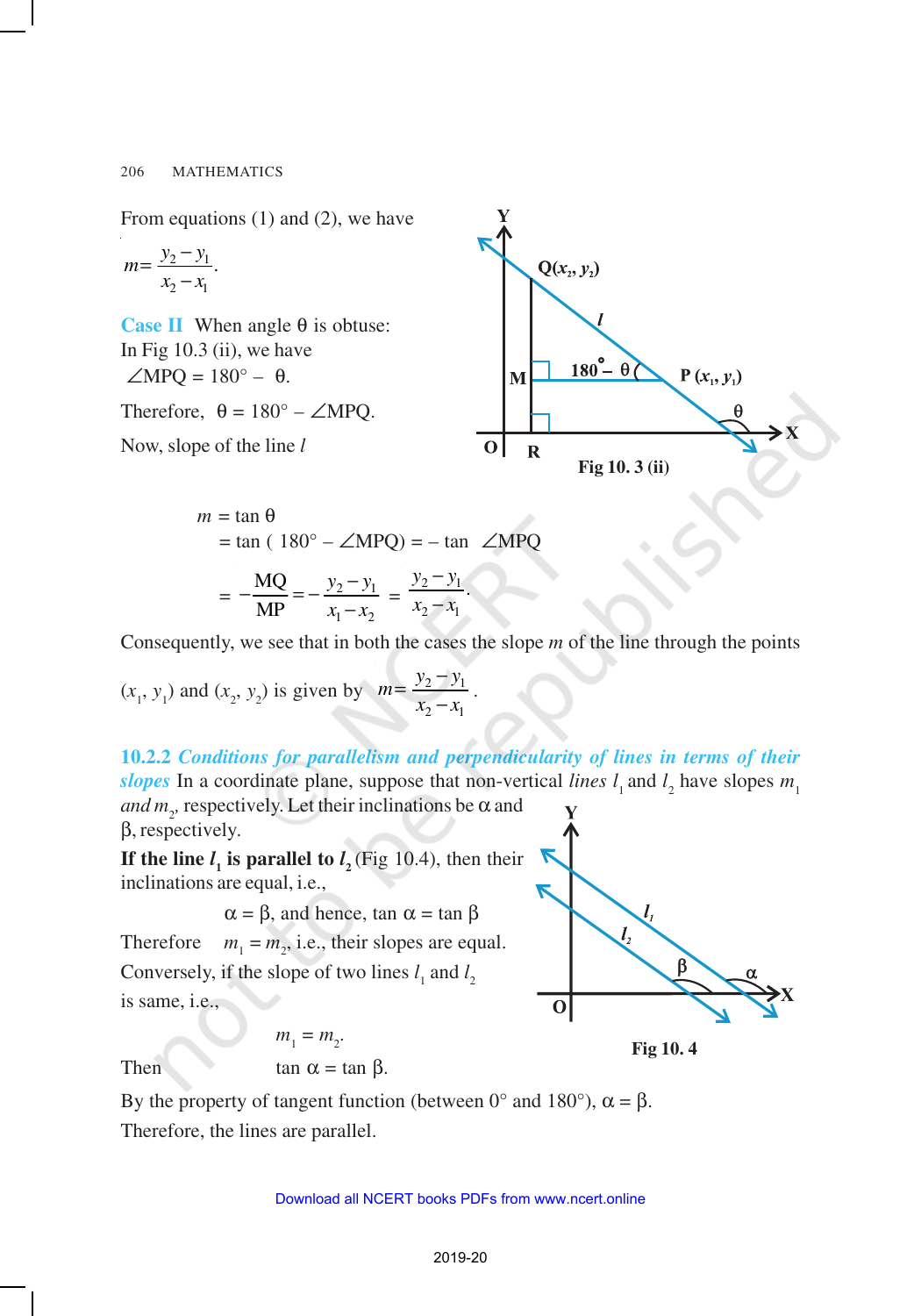Hence, two non vertical lines  $l_1$  and  $l_2$  are parallel if and only if their slopes *are equal.*

**If the lines**  $l_1$  and  $l_2$  are perpendicular (Fig 10.5), then  $\beta = \alpha + 90^\circ$ . Therefore,tan  $\beta = \tan (\alpha + 90^{\circ})$ 

$$
= -\cot \alpha = -\frac{1}{\tan \alpha}
$$

i.e.,  $m_2 = -\frac{m_1}{m_1}$ 1  $-\frac{1}{m_1}$  or  $m_1 m_2 = -1$ 

Conversely, if  $m_1 \, m_2 = -1$ , i.e.,  $\tan \alpha \tan \beta = -1$ . Then tan  $\alpha = -\cot \beta = \tan (\beta + 90^{\circ})$  or tan  $(\beta - 90^{\circ})$ Therefore,  $\alpha$  and  $\beta$  differ by 90°.



Thus, lines  $l_1$  and  $l_2$  are perpendicular to each other.

Hence, *two non-vertical lines are perpendicular to each other if and only if their slopes are negative reciprocals of each other,*

i.e., 
$$
m_2 = -\frac{1}{m_1}
$$
 or,  $m_1 m_2 = -1$ .

Let us consider the following example.

**Example 1** Find the slope of the lines:

- (a) Passing through the points  $(3, -2)$  and  $(-1, 4)$ ,
- (b) Passing through the points  $(3, -2)$  and  $(7, -2)$ ,
- (c) Passing through the points  $(3, -2)$  and  $(3, 4)$ ,
- (d) Making inclination of 60° with the positive direction of *x*-axis.

**Solution** (a) The slope of the line through  $(3, -2)$  and  $(-1, 4)$  is

$$
m = \frac{4 - (-2)}{-1 - 3} = \frac{6}{-4} = -\frac{3}{2}.
$$

(b) The slope of the line through the points  $(3, -2)$  and  $(7, -2)$  is

$$
m = \frac{-2 - (-2)}{7 - 3} = \frac{0}{4} = 0.
$$

(c) The slope of the line through the points  $(3, -2)$  and  $(3, 4)$  is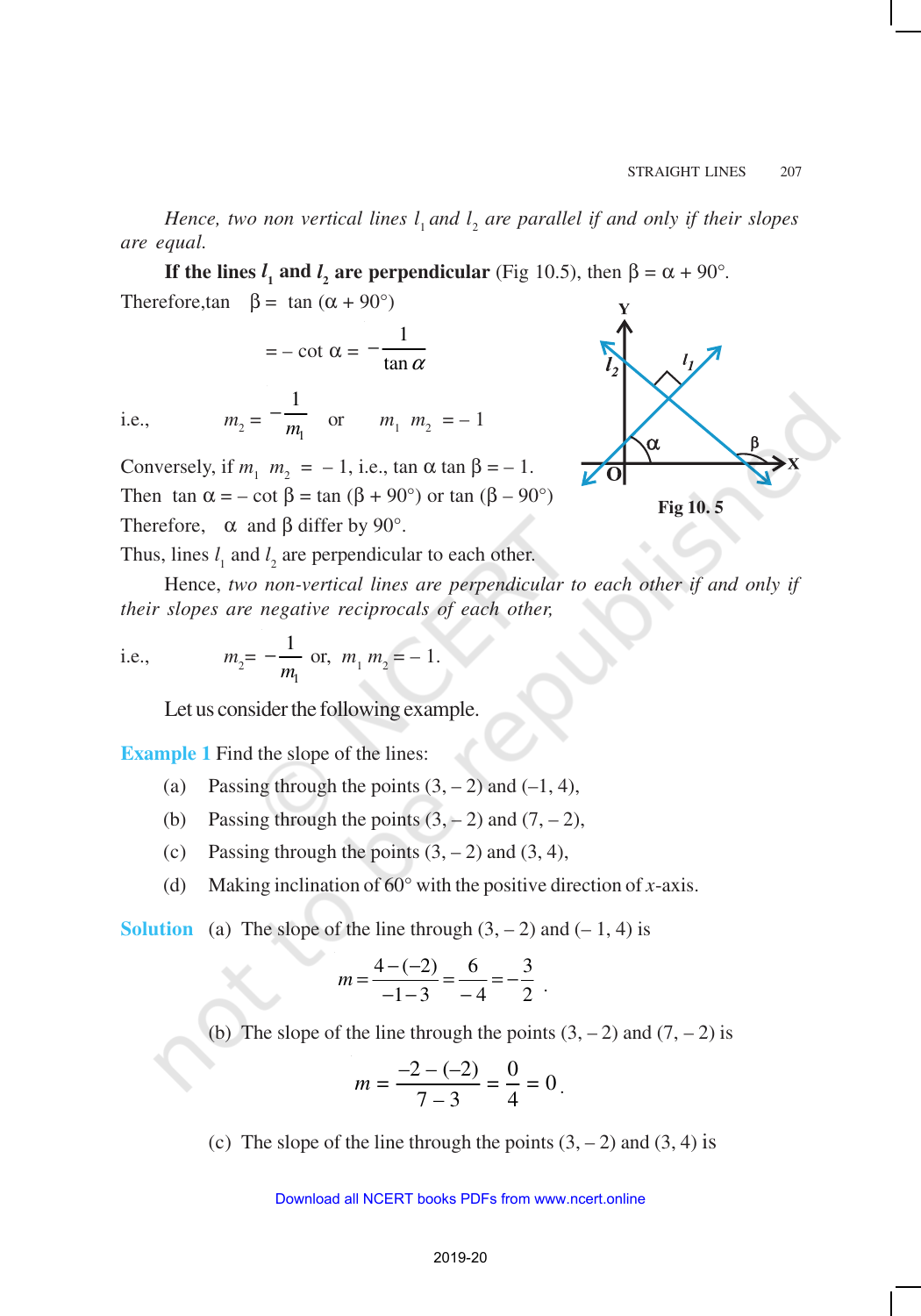$$
m = \frac{4 - (-2)}{3 - 3} = \frac{6}{0}
$$
, which is not defined.

(d) Here inclination of the line  $\alpha = 60^\circ$ . Therefore, slope of the line is *m* = tan  $60^{\circ} = \sqrt{3}$ .

**10.2.3** *Angle between two lines* When we think about more than one line in a plane, then we find that these lines are either intersecting or parallel. Here we will discuss the angle between two lines in terms of their slopes.

Let L<sub>1</sub> and L<sub>2</sub> be two non-vertical lines with slopes  $m_1$  and  $m_2$ , respectively. If  $\alpha_1$ and  $\alpha_2$  are the inclinations of lines  $L_1$  and  $L_2$ , respectively. Then

$$
m_1 = \tan \alpha_1
$$
 and  $m_2 = \tan \alpha_2$ .

We know that when two lines intersect each other, they make two pairs of vertically opposite angles such that sum of any two adjacent angles is 180°. Let θ and  $\phi$  be the adjacent angles between the lines  $L_1$  and  $L_2$  (Fig10.6). Then

$$
\theta = \alpha_{2} - \alpha_{1} \text{ and } \alpha_{1}, \alpha_{2} \neq 90^{\circ}.
$$

Therefore  $\tan \theta = \tan (\alpha_2 - \alpha_1) = \frac{\tan \alpha_2 - \tan \alpha_1}{1 + \tan \alpha \tan \alpha_2} = \frac{m_2 - m_1}{1 + m_2}$  $1 \tan \alpha_2$  1  $m_1 m_2$ tan  $\alpha_2$  – tan  $1 + \tan \alpha_1 \tan \alpha_2 = 1$  $m<sub>2</sub> - m$ *m m*  $\alpha$ <sub>2</sub> – tan  $\alpha$ <sub>1</sub>  $\alpha_1$  tan  $\alpha_2$  $=\frac{\tan \alpha_2 - \tan \alpha_1}{\cos \alpha_2 - \tan \alpha_1}$  $\frac{\tan \alpha_2}{1 + \tan \alpha_1 \tan \alpha_2} = \frac{m_2 - m_1}{1 + m_1 m_2}$  (as  $1 + m_1 m_2 \neq 0$ )

and  $\phi = 180^\circ - \theta$  so that



Now, there arise two cases: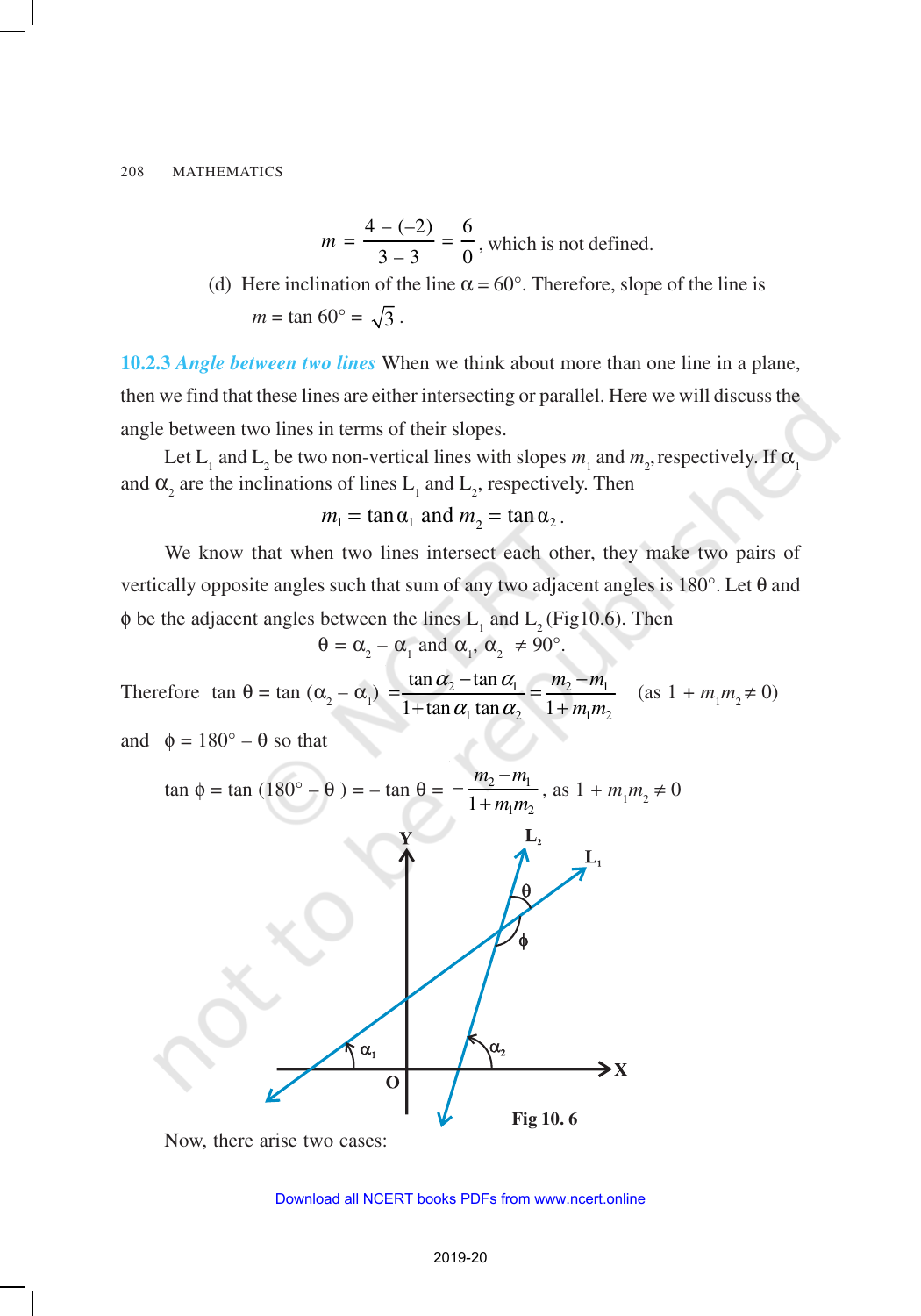**Case I** If  $\frac{m_2 - m_1}{1 + m_2 m_1}$  $1 + m_1 m_2$  $m_2 - m$  $\frac{1}{1 + m_1 m_2}$  is positive, then tan  $\theta$  will be positive and tan  $\phi$  will be negative,

which means  $θ$  will be acute and  $φ$  will be obtuse.

**Case II** If  $\frac{m_2 - m_1}{1 + m_2 m_1}$  $1 + m_1 m_2$  $m_2 - m$  $\frac{1}{1 + m_1 m_2}$  is negative, then tan  $\theta$  will be negative and tan  $\phi$  will be positive,

which means that  $\theta$  will be obtuse and  $\phi$  will be acute.

Thus, the acute angle (say  $\theta$ ) between lines L<sub>1</sub> and L<sub>2</sub> with slopes  $m_1$  and  $m_2$ , respectively, is given by

$$
\tan \theta = \left| \frac{m_2 - m_1}{1 + m_1 m_2} \right|, \text{ as } 1 + m_1 m_2 \neq 0 \qquad \dots (1)
$$

The obtuse angle (say  $\phi$ ) can be found by using  $\phi = 180^\circ - \theta$ .

**Example 2** If the angle between two lines is π  $\frac{1}{4}$  and slope of one of the lines is 1  $\frac{1}{2}$ , find

the slope of the other line.

**Solution** We know that the acute angle  $\theta$  between two lines with slopes  $m_1$  and  $m_2$ 

is given by

$$
\tan \theta = \left| \frac{m_2 - m_1}{1 + m_1 m_2} \right| \qquad \qquad \dots (1)
$$

Let  $m_1 = \frac{1}{2}$ 1 *,*  $m_2 = m$  and  $\theta =$ π  $\frac{1}{4}$ .

Now, putting these values in (1), we get

$$
\tan \frac{\pi}{4} = \left| \frac{m - \frac{1}{2}}{1 + \frac{1}{2}m} \right| \quad \text{or} \quad 1 = \left| \frac{m - \frac{1}{2}}{1 + \frac{1}{2}m} \right|,
$$

which gives 
$$
\frac{m-\frac{1}{2}}{1+\frac{1}{2}} = 1
$$
 or  $\frac{m-\frac{1}{2}}{1+\frac{1}{2}} = -1$ .

Therefore  $m=3$  or  $m=-\frac{1}{3}$ 3  $m = 3$  or  $m = -\frac{1}{2}$ .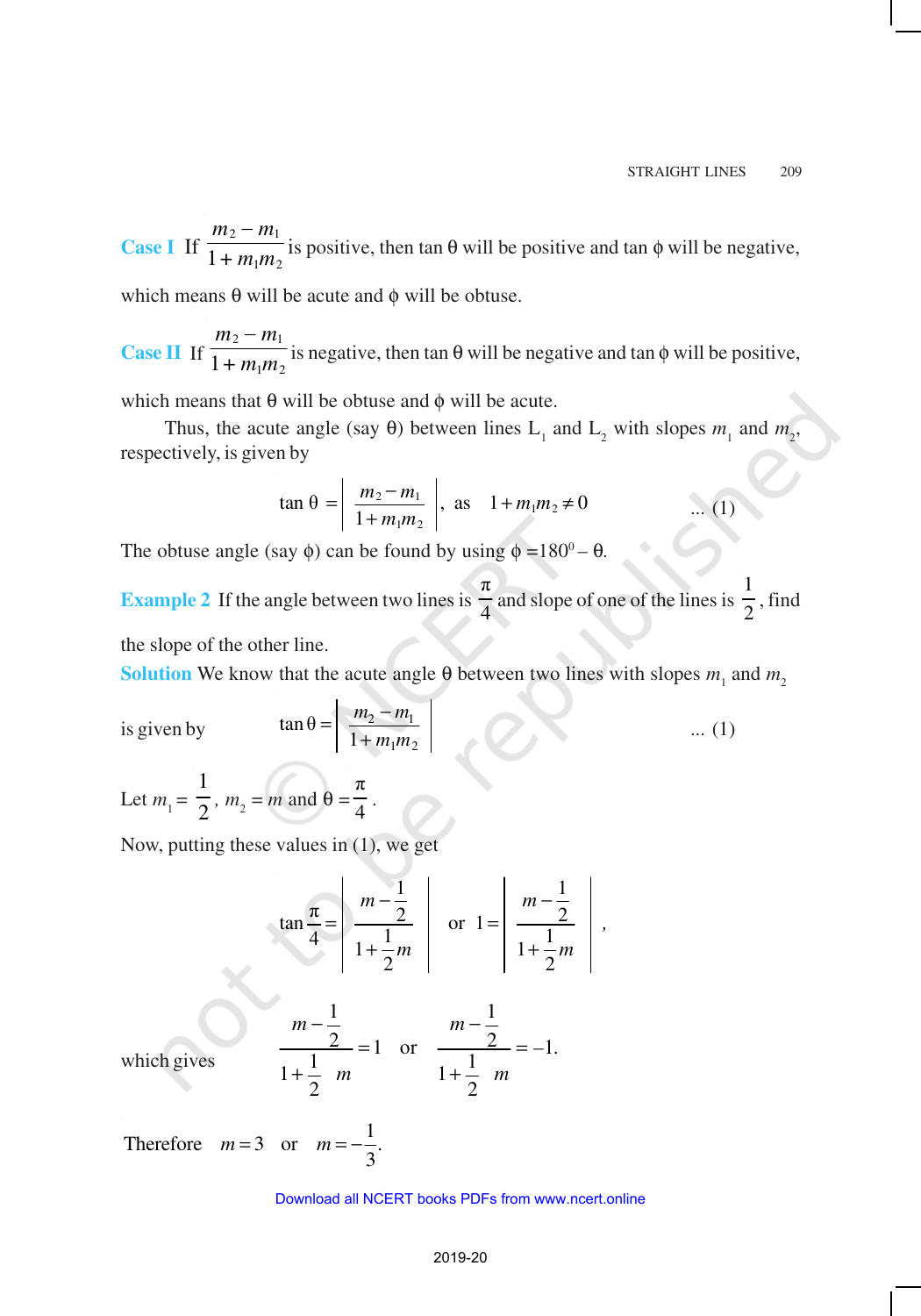

**Example 3** Line through the points  $(-2, 6)$  and  $(4, 8)$  is perpendicular to the line through the points  $(8, 12)$  and  $(x, 24)$ . Find the value of *x*.

**Solution** Slope of the line through the points  $(-2, 6)$  and  $(4, 8)$  is

$$
m_1 = \frac{8-6}{4-(-2)} = \frac{2}{6} = \frac{1}{3}
$$

Slope of the line through the points (8, 12) and (*x*, 24) is

$$
m_2 = \frac{24 - 12}{x - 8} = \frac{12}{x - 8}
$$

Since two lines are perpendicular,  $m_1 m_2 = -1$ , which gives

$$
\frac{1}{3} \times \frac{12}{x-8} = -1 \text{ or } x = 4.
$$

**10.2.4** *Collinearity of three points* We know that slopes of two parallel lines are equal. If two lines having the same slope pass through a common point, then two lines will coincide. Hence, if A*,* B and C are three points in the XY-plane, then they will lie on a line, *i.e.*, three points are collinear (Fig 10.8) if and only if slope of  $AB = slope of BC$ .



**Fig 10. 8**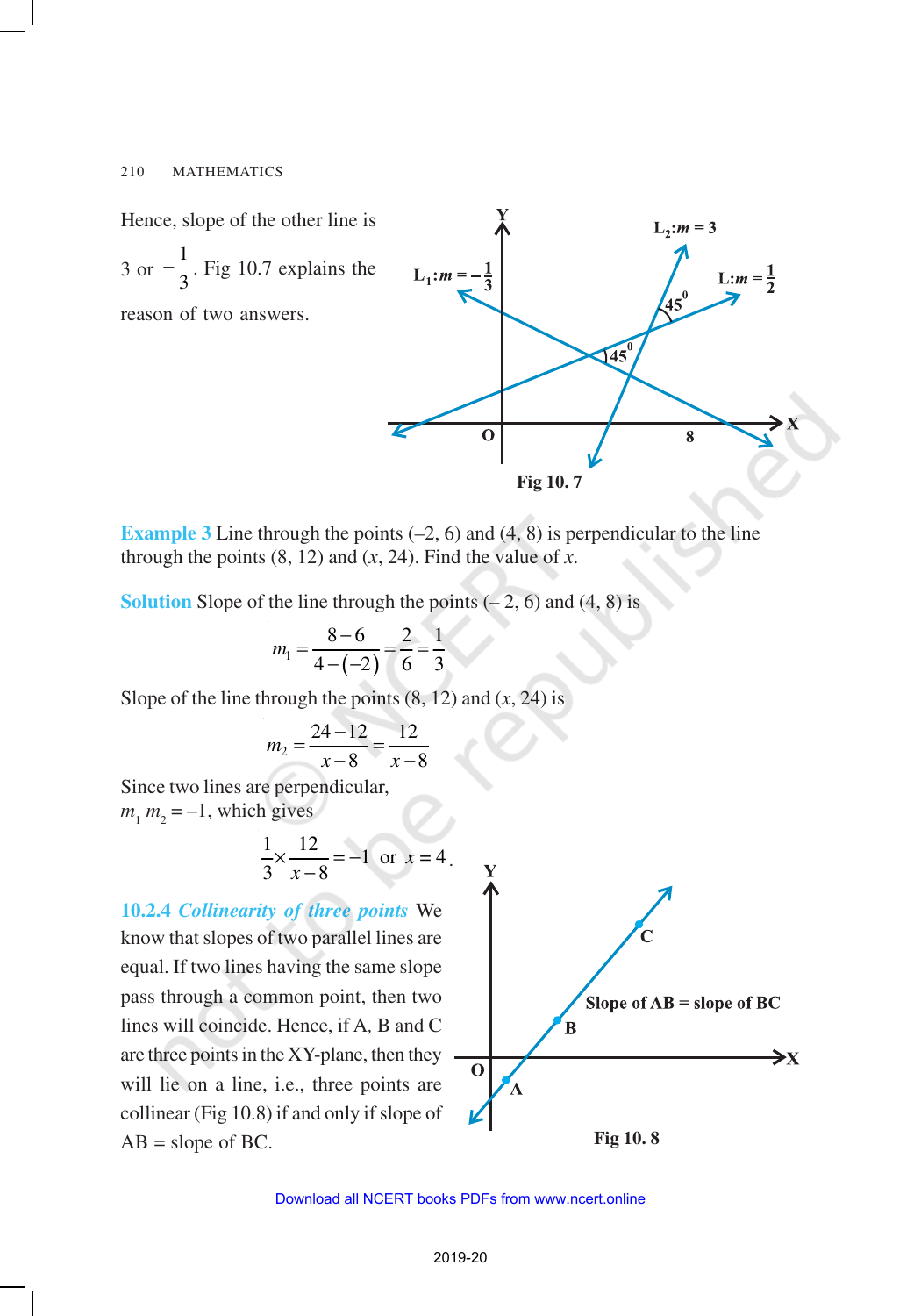**Example 4** Three points P  $(h, k)$ , Q  $(x_1, y_1)$  and R  $(x_2, y_2)$  lie on a line. Show that  $(h - x_1) (y_2 - y_1) = (k - y_1) (x_2 - x_1).$ 

**Solution** Since points P, Q and R are collinear, we have

Slope of PQ = Slope of QR, i.e., 
$$
\frac{y_1 - k}{x_1 - h} = \frac{y_2 - y_1}{x_2 - x_1}
$$

or

$$
\frac{k-y_1}{h-x_1} = \frac{y_2 - y_1}{x_2 - x_1},
$$

**Example 5** In Fig 10.9, time and distance graph of a linear motion is given. Two positions of time and distance are recorded as, when  $T = 0$ ,  $D = 2$  and when  $T = 3$ ,  $D = 8$ . Using the concept of slope, find law of motion, i.e., how distance depends upon time.

**Solution** Let  $(T, D)$  be any point on the line, where D denotes the distance at time T. Therefore, points (0, 2), (3, 8) and (T, D) are collinear so that

$$
\frac{8-2}{3-0} = \frac{D-8}{T-3}
$$
 or  $6(T-3) = 3(D-8)$ 

or  $D = 2(T + 1)$ ,

which is the required relation.

**EXERCISE 10.1**

- **1.** Draw a quadrilateral in the Cartesian plane, whose vertices are (– 4, 5), (0, 7),  $(5, -5)$  and  $(-4, -2)$ . Also, find its area.
- **2.** The base of an equilateral triangle with side 2*a* lies along the *y*-axis such that the mid-point of the base is at the origin. Find vertices of the triangle.
- **3.** Find the distance between P  $(x_1, y_1)$  and Q  $(x_2, y_2)$  when : (i) PQ is parallel to the *y*-axis, (ii) PQ is parallel to the *x*-axis.
- **4.** Find a point on the *x*-axis, which is equidistant from the points (7, 6) and (3, 4).
- **5.** Find the slope of a line, which passes through the origin, and the mid-point of the line segment joining the points  $P(0, -4)$  and  $B(8, 0)$ .



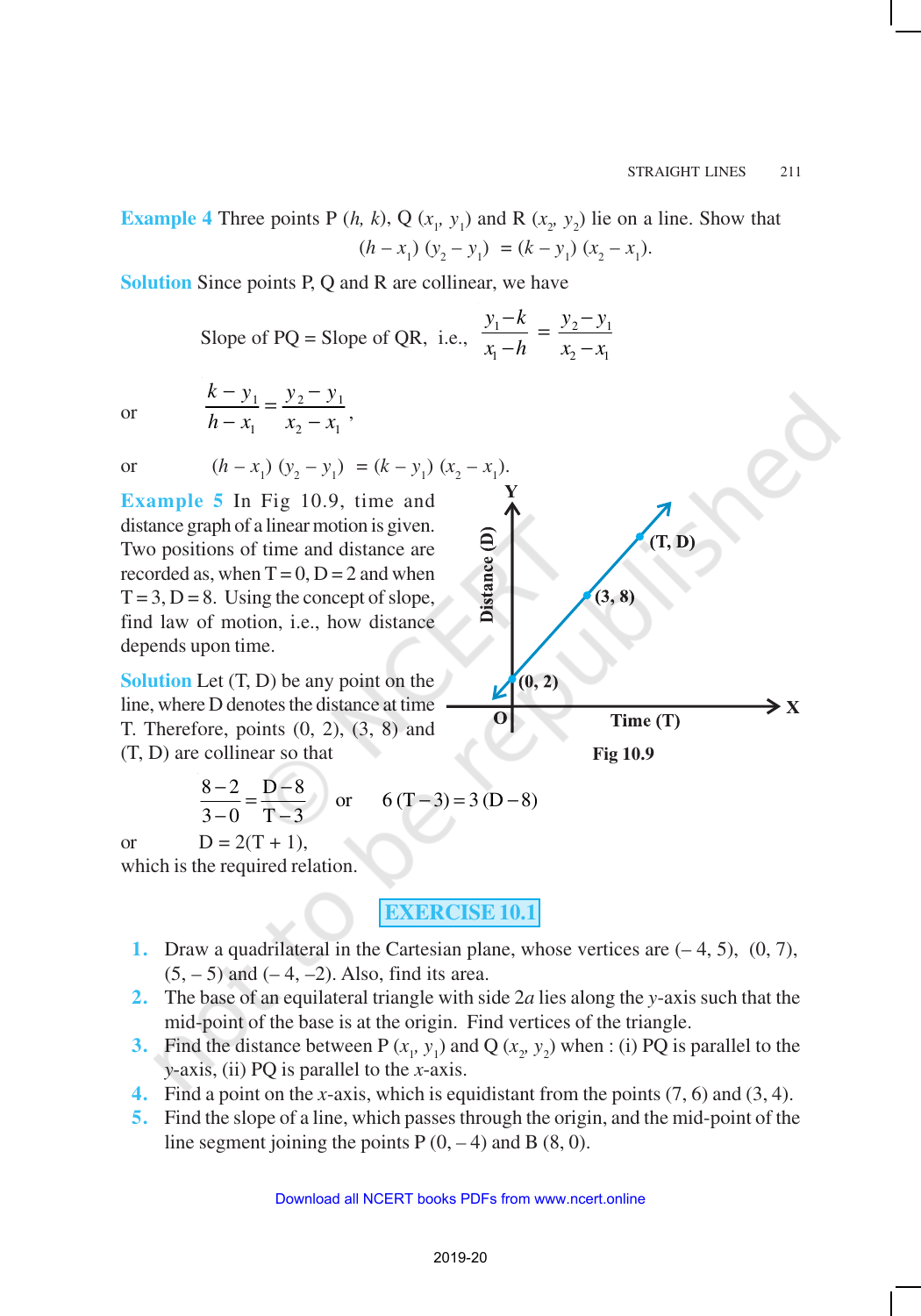- **6.** Without using the Pythagoras theorem, show that the points (4, 4), (3, 5) and (*–*1, *–*1) are the vertices of a right angled triangle.
- **7.** Find the slope of the line, which makes an angle of 30° with the positive direction of *y*-axis measured anticlockwise.
- **8.** Find the value of *x* for which the points  $(x, -1)$ ,  $(2,1)$  and  $(4, 5)$  are collinear.
- **9.** Without using distance formula, show that points  $(-2, -1)$ ,  $(4, 0)$ ,  $(3, 3)$  and  $(-3, 2)$ are the vertices of a parallelogram.
- **10.** Find the angle between the *x-*axis and the line joining the points (3,*–*1) and (4,*–*2).
- **11.** The slope of a line is double of the slope of another line. If tangent of the angle

between them is  $\frac{1}{3}$ 1 , find the slopes of the lines.

- **12.** A line passes through  $(x_1, y_1)$  and  $(h, k)$ . If slope of the line is *m*, show that  $k - y_1 = m(h - x_1).$
- **13.** If three points  $(h, 0)$ ,  $(a, b)$  and  $(0, k)$  lie on a line, show that  $\frac{a}{h} + \frac{b}{k} = 1$ *b h a*
- **14.** Consider the following population and year graph (Fig 10.10), find the slope of the line AB and using it, find what will be the population in the year 2010?

.



# **10.3 Various Forms of the Equation of a Line**

We know that every line in a plane contains infinitely many points on it. This relationship between line and points leads us to find the solution of the following problem: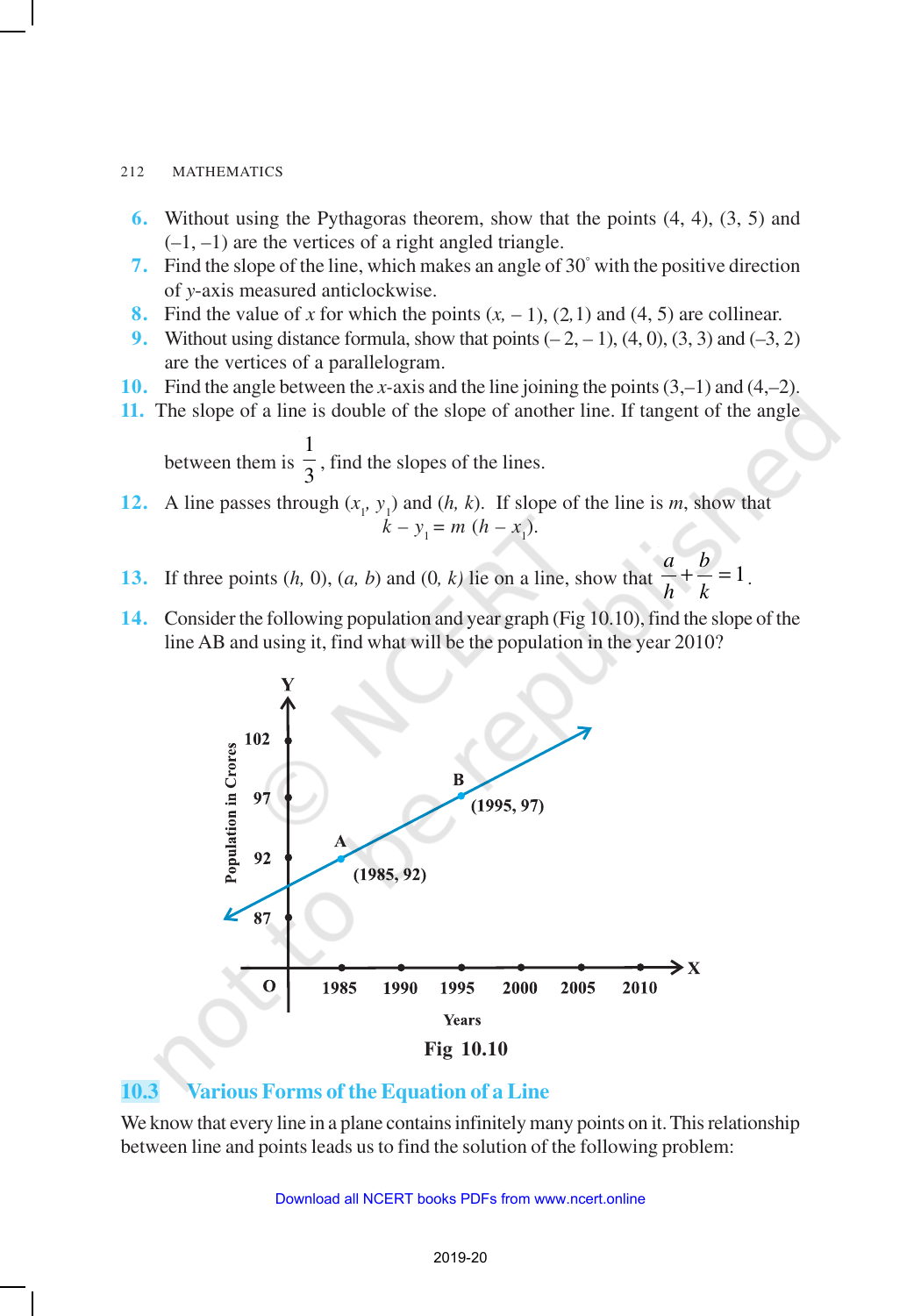How can we say that a given point lies on the given line? Its answer may be that for a given line we should have a definite condition on the points lying on the line. Suppose  $P(x, y)$  is an arbitrary point in the XY-plane and L is the given line. For the equation of L, we wish to construct a *statement* or *condition* for the point P that is true, when P is on L, otherwise false. Of course the statement is merely an algebraic equation involving the variables *x* and *y*. Now, we will discuss the equation of a line under different conditions.

**10.3.1** *Horizontal and vertical lines* If a horizontal line L is at a distance *a* from the *x*-axis then ordinate of every point lying on the line is either  $a$  or  $-a$  [Fig 10.11 (a)]. Therefore, equation of the line L is either  $y = a$  or  $y = -a$ . Choice of sign will depend upon the position of the line according as the line is above or below the *y*-axis. Similarly, the equation of a vertical line at a distance *b* from the *y*-axis is either  $x = b$  or  $x = -b$  [Fig 10.11(b)].

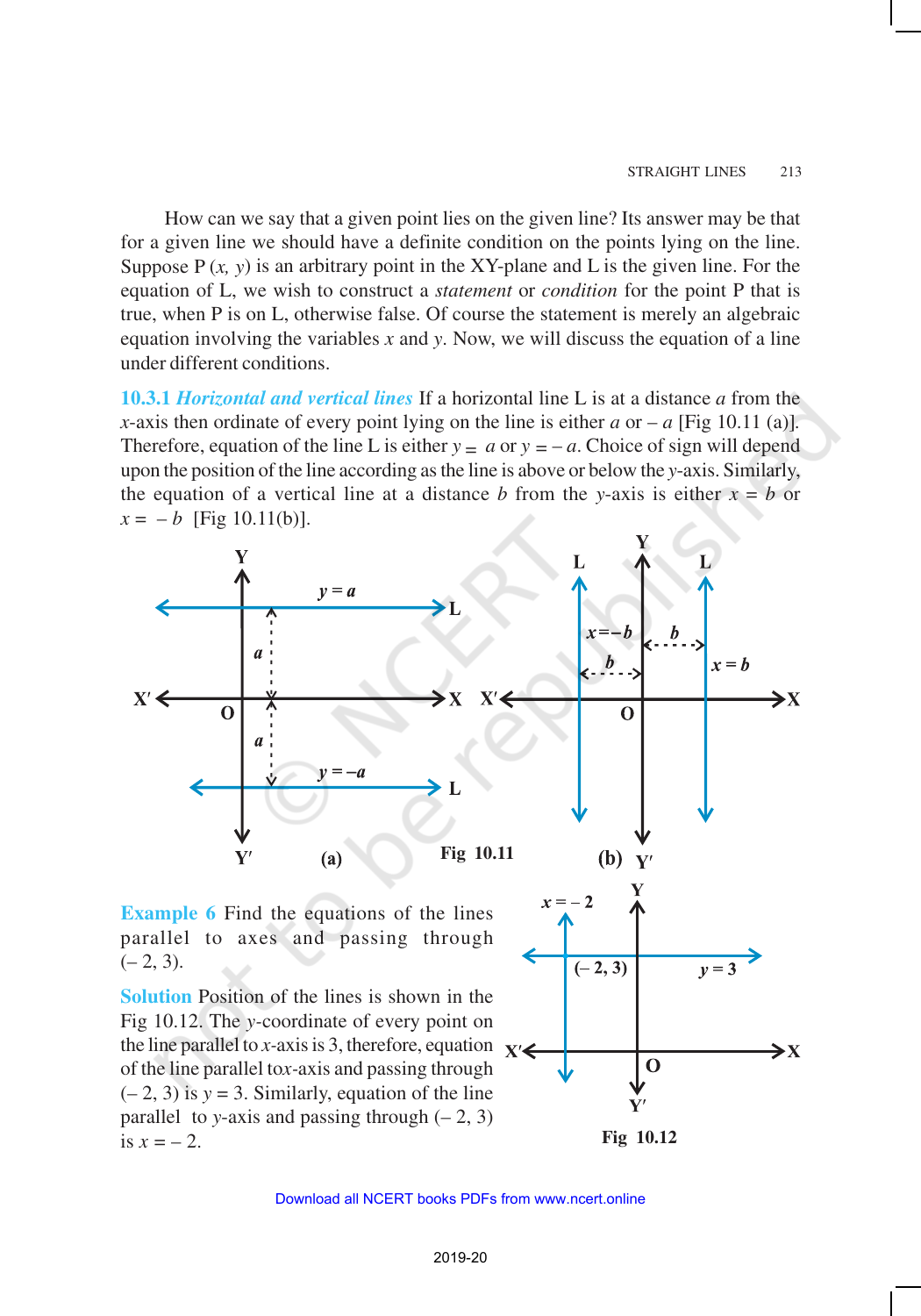**10.3.2** *Point-slope form* Suppose that  $P_0$  ( $x_0$ ,  $y_0$ ) is a fixed point on a non-vertical line L, whose slope is *m*. Let P (*x, y*) be an arbitrary point on L (Fig 10.13).

Then, by the definition, the slope of L is given by

$$
m = \frac{y - y_0}{x - x_0}, \text{ i.e., } y - y_0 = m(x - x_0)
$$
...(1)

Since the point  $P_0(x_0, y_0)$  along with all points  $(x, y)$  on L satisfies  $(1)$  and no other point in the plane satisfies (1). Equation (1) is indeed the equation for the given line L.



$$
y - y_0 = m (x - x_0)
$$

**Example 7** Find the equation of the line through  $(-2, 3)$  with slope  $-4$ .

**Solution** Here  $m = -4$  and given point  $(x_0, y_0)$  is  $(-2, 3)$ .

By slope-intercept form formula (1) above, equation of the given line is

 $y - 3 = -4(x + 2)$  or  $4x + y + 5 = 0$ , which is the required equation.

**10.3.3** *Two-point form* Let the line L passes through two given points  $P_1(x_1, y_1)$  and  $P_2(x_2, y_2)$ . Let P  $(x, y)$  be a general point  $\overline{L}$ on L (Fig 10.14).

The three points  $P_1$ ,  $P_2$  and P are collinear, therefore, we have slope of  $P_1P$  = slope of  $P_1P_2$ 

> i.e.,  $\frac{y-y_1}{x-x_1} = \frac{y_2-y_1}{x_2-x_1}$ , or  $y-y_1 = \frac{y_2-y_1}{x_2-x_1}(x-x_1)$  $y - y_1 = y_2 - y_1$ , or  $y - y_1 = \frac{y_2 - y_1}{x - x_1}$ .  $x - x_1$   $x_2 - x_1$   $x_2 - x_1$   $x_3 - x_1$  $\frac{y_1}{-y_1} = \frac{y_2 - y_1}{-y_1}$ , or  $y - y_1 = \frac{y_2 - y_1}{-y_1}$  $-x_1$   $x_2-x_1$   $x_2$



 $\mathbf{P}, (x_i, y_i)$  $P(x, y)$ P. (Eng)  $\bm{\gt}$ X  $\mathbf 0$ 

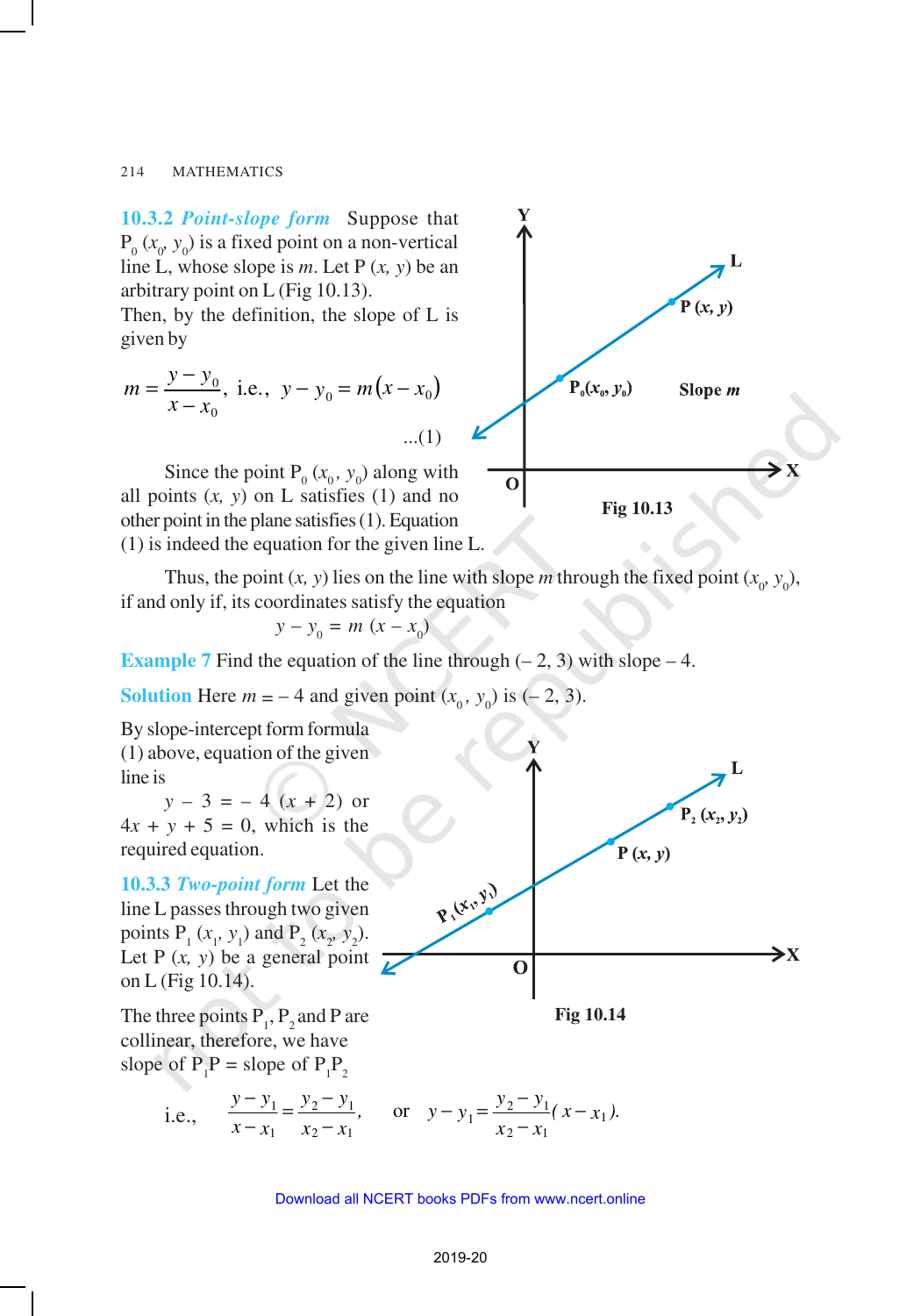Thus, equation of the line passing through the points  $(x_1, y_1)$  and  $(x_2, y_2)$  is given by

$$
y - y_1 = \frac{y_2 - y_1}{x_2 - x_1}(x - x_1) \quad \dots (2)
$$

**Example 8** Write the equation of the line through the points  $(1, -1)$  and  $(3, 5)$ .

**Solution** Here  $x_1 = 1$ ,  $y_1 = -1$ ,  $x_2 = 3$  and  $y_2 = 5$ . Using two-point form (2) above for the equation of the line, we have

$$
y - (-1) = \frac{5 - (-1)}{3 - 1}(x - 1)
$$

or  $-3x + y + 4 = 0$ , which is the required equation.

**10.3.4** *Slope-intercept form* Sometimes a line is known to us with its slope and an intercept on one of the axes. We will now find equations of such lines.

**Case I** Suppose a line L with slope *m* cuts the *y*-axis at a distance *c* from the origin (Fig10.15). The distance *c* is called the *y-*

*intercept* of the line L. Obviously, coordinates of the point where the line meet the *y*-axis are (0, *c*). Thus, L has slope *m* and passes through a fixed point (0, *c*). Therefore, by point-slope form, the equation of L is

$$
y - c = m(x - 0) \quad \text{or} \quad y = mx + c
$$

Thus, the point  $(x, y)$  on the line with slope *m* and *y*-intercept *c* lies on the line if and only if

$$
y = mx + c \tag{3}
$$

Note that the value of *c* will be positive or negative according as the intercept is made on the positive or negative side of the *y*-axis, respectively.

**Case II** Suppose line L with slope *m* makes *x-*intercept *d*. Then equation of L is  $y = m(x - d)$  ... (4)

Students may derive this equation themselves by the same method as in Case I.

**Example 9** Write the equation of the lines for which tan  $\theta = \frac{1}{2}$ 1 , where  $\theta$  is the

inclination of the line and (i) *y-*intercept is 3  $-\frac{3}{2}$  (ii) *x*-intercept is 4.



**Fig 10.15**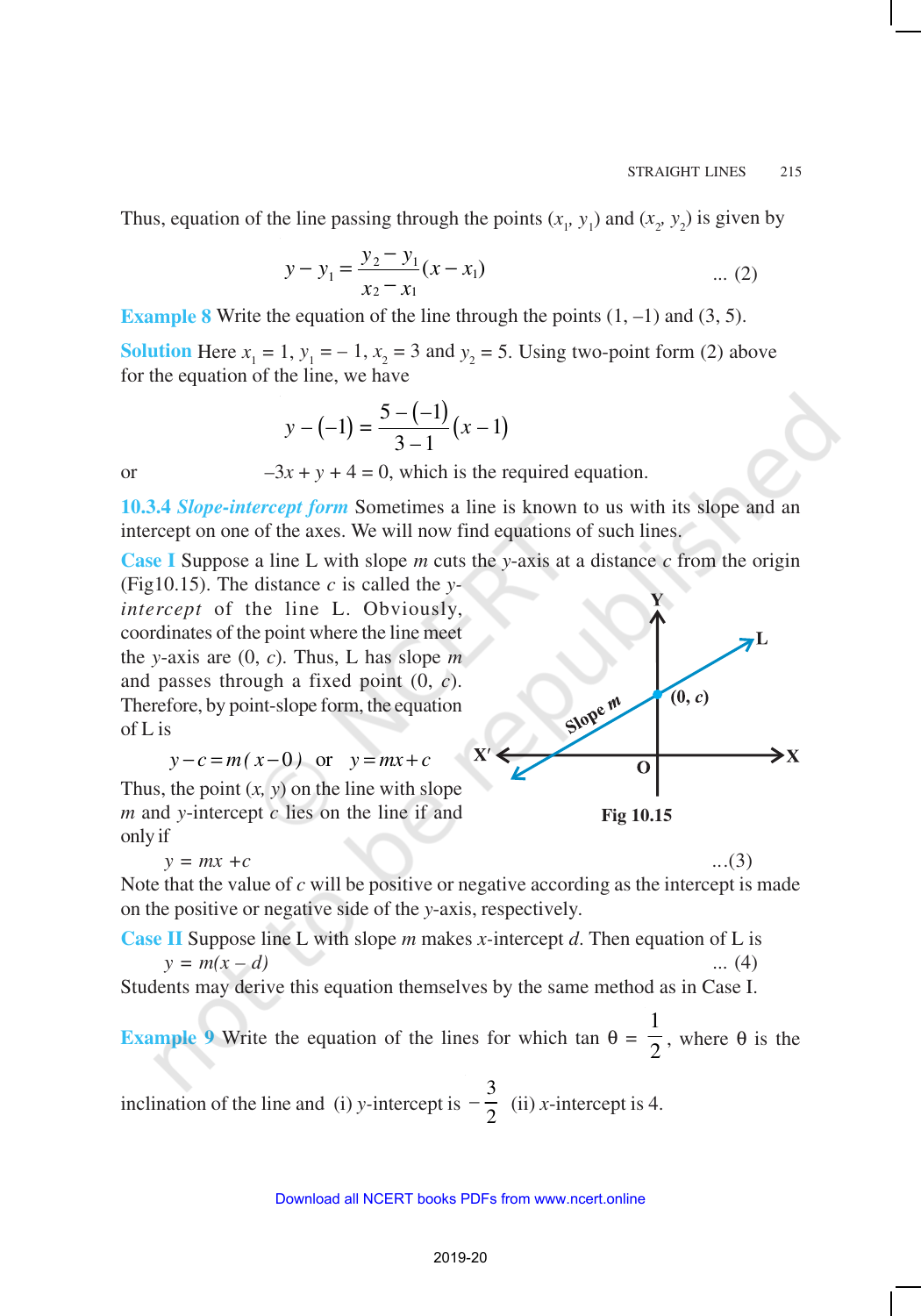**Solution** (i) Here, slope of the line is  $m = \tan \theta = \frac{\pi}{2}$ 1 and *y* - intercept  $c = -\frac{1}{2}$ 3 .

Therefore, by slope-intercept form (3) above, the equation of the line is

$$
y = \frac{1}{2}x - \frac{3}{2}
$$
 or  $2y - x + 3 = 0$ ,

which is the required equation.

(ii) Here, we have  $m = \tan \theta = \frac{\pi}{2}$ 1 and  $d = 4$ .

Therefore, by slope-intercept form (4) above, the equation of the line is

$$
y = \frac{1}{2}(x-4) \text{ or } 2y - x + 4 = 0,
$$

which is the required equation.

**10.3.5** *Intercept - form* Suppose a line L makes *x*-intercept *a* and *y*-intercept *b* on the axes. Obviously L meets *x*-axis at the point  $(a, 0)$  and *y*-axis at the point  $(0, b)$  (Fig. 10.16).  $(0, b)$ By two-point form of the equation of the line, we have

$$
y-0=\frac{b-0}{0-a}(x-a)
$$
 or  $ay=-bx+ab$ ,

i.e.,  $\frac{a}{a} + \frac{y}{b} = 1$ *y a x*

Thus, equation of the line making intercepts *a* and *b* on *x-*and *y*-axis, respectively, is

.

$$
\frac{x}{a} + \frac{y}{b} = 1 \qquad \dots (5)
$$

**Example 10** Find the equation of the line, which makes intercepts –3 and 2 on the *x-* and *y*-axes respectively.

**Solution** Here  $a = -3$  and  $b = 2$ . By intercept form (5) above, equation of the line is

$$
\frac{x}{-3} + \frac{y}{2} = 1 \quad \text{or} \quad 2x - 3y + 6 = 0
$$

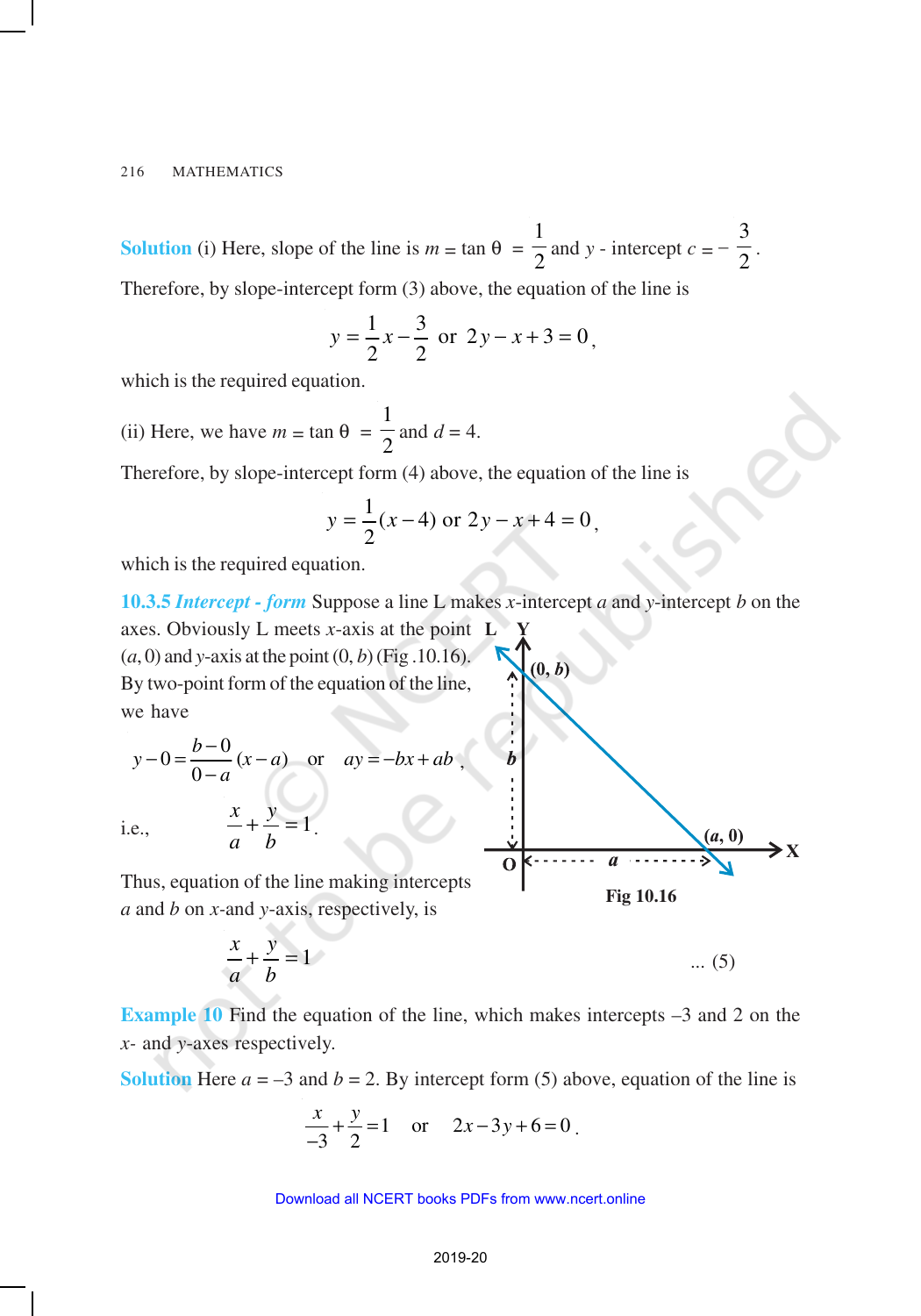**10.3.6** *Normal form* Suppose a non-vertical line is known to us with following data:

- (i) Length of the perpendicular (normal) from origin to the line.
- (ii) Angle which normal makes with the positive direction of  $x$ -axis.

Let L be the line, whose perpendicular distance from origin O be  $OA = p$  and the angle between the positive *x*-axis and OA be  $\angle$ XOA =  $\omega$ . The possible positions of line L in the Cartesian plane are shown in the Fig 10.17. Now, our purpose is to find slope of L and a point on it. Draw perpendicular AM on the *x*-axis in each case.



In each case, we have  $OM = p \cos \omega$  and  $MA = p \sin \omega$ , so that the coordinates of the point A are (*p* cos ω, *p* sin ω).

Further, line L is perpendicular to OA. Therefore

The slope of the line L = 
$$
-\frac{1}{\text{slope of OA}} = -\frac{1}{\tan \omega} = -\frac{\cos \omega}{\sin \omega}
$$
.

Thus, the line L has slope sinω  $-\frac{\cos \omega}{\cos \omega}$  and point A  $(p \cos \omega, p \sin \omega)$ on it. Therefore, by

point-slope form, the equation of the line L is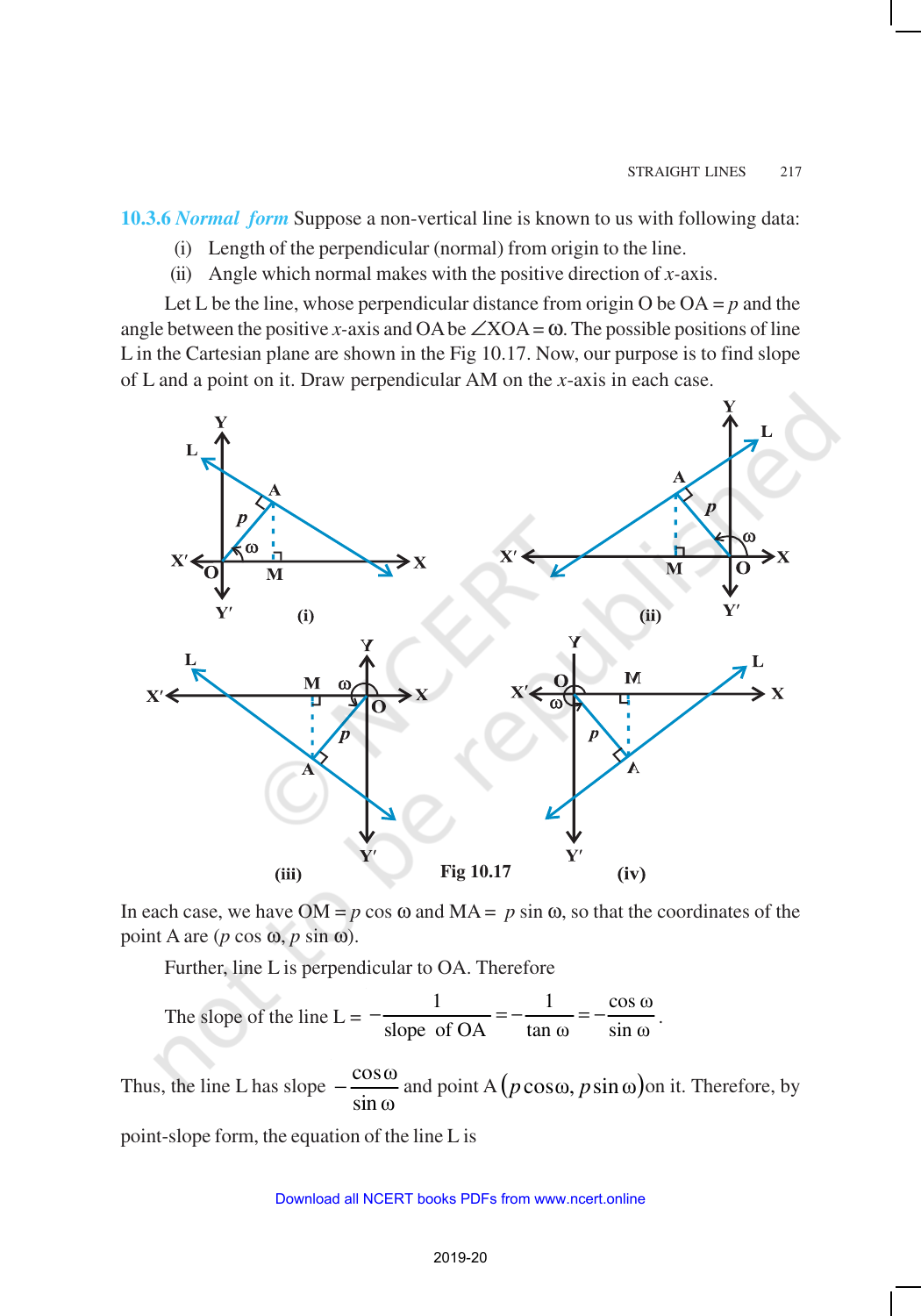$$
y - p\sin\omega = -\frac{\cos\omega}{\sin\omega} \left(x - p\cos\omega\right) \quad \text{or} \quad x\cos\omega + y\sin\omega = p(\sin^2\omega + \cos^2\omega)
$$

or 
$$
x \cos \omega + y \sin \omega = p
$$
.

Hence, the equation of the line having normal distance *p* from the origin and angle ω which the normal makes with the positive direction of *x*-axis is given by

$$
x \cos \omega + y \sin \omega = p \tag{6}
$$

**Example 11** Find the equation of the line whose perpendicular distance from the origin is 4 units and the angle which the normal makes with positive direction of *x*-axis is 15°.

**Solution** Here, we are given 
$$
p = 4
$$
 and  $\omega = 15^{\circ}$  (Fig10.18).

Now 
$$
\cos 15^\circ = \frac{\sqrt{3}+1}{2\sqrt{2}}
$$

and  $\sin 15^\circ =$ 

By the normal form (6) above, the equation of the line is

 $3 - 1$  $2\sqrt{2}$ −

(Why?)

$$
x\cos 15^0 + y\sin 15^0 = 4 \text{ or } \frac{\sqrt{3}+1}{2\sqrt{2}}x + \frac{\sqrt{3}-1}{2\sqrt{2}}y = 4 \text{ or } \left(\sqrt{3}+1\right)x + \left(\sqrt{3}-1\right)y = 8\sqrt{2}.
$$

**Fig 10.18**

 $\mathbf{\geq}$  X

 $15^{\circ}$ 

O

This is the required equation.

**Example 12** The Fahrenheit temperature F and absolute temperature K satisfy a linear equation. Given that  $K = 273$  when  $F = 32$  and that  $K = 373$  when  $F = 212$ . Express K in terms of F and find the value of F, when  $K = 0$ .

**Solution** Assuming F along *x*-axis and K along *y*-axis, we have two points (32, 273) and (212, 373) in XY*-*plane. By two-point form, the point (F, K) satisfies the equation

$$
K - 273 = \frac{373 - 273}{212 - 32} (F - 32) \text{ or } K - 273 = \frac{100}{180} (F - 32)
$$
  
or 
$$
K = \frac{5}{9} (F - 32) + 273 \qquad \dots (1)
$$

which is the required relation.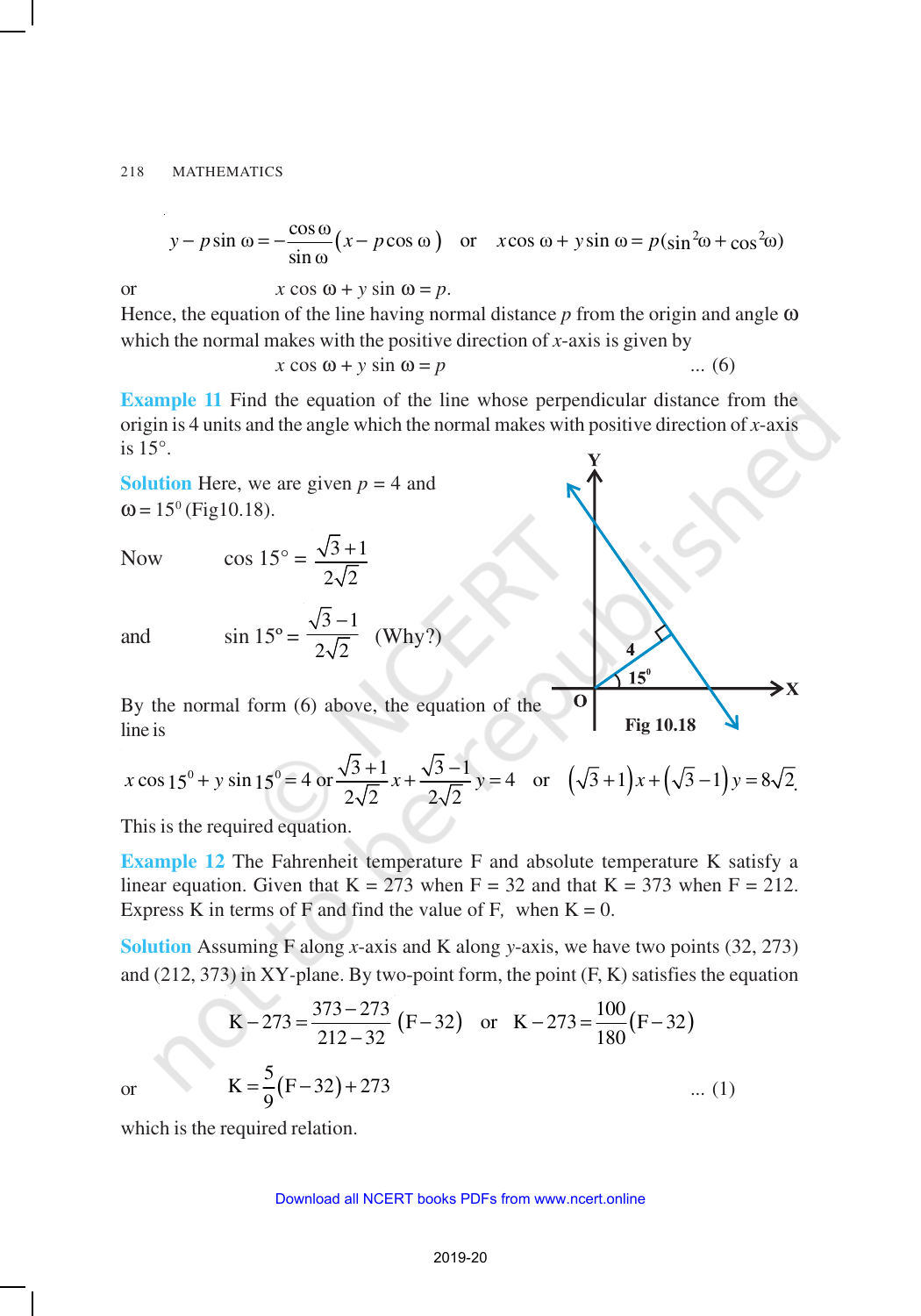When  $K = 0$ , Equation (1) gives

$$
0 = \frac{5}{9} (F - 32) + 273 \quad \text{or} \quad F - 32 = -\frac{273 \times 9}{5} = -491.4 \quad \text{or} \quad F = -459.4
$$

*Alternate method* We know that simplest form of the equation of a line is  $y = mx + c$ . Again assuming F along *x*-*axis* and K along *y*-*axis*, we can take equation in the form

.

$$
K = mF + c \tag{1}
$$

Equation (1) is satisfied by (32, 273) and (212, 373). Therefore

$$
273 = 32m + c \tag{2}
$$

and 
$$
373 = 212m + c
$$
 ... (3)

Solving (2) and (3), we get

$$
m = \frac{5}{9}
$$
 and 
$$
c = \frac{2297}{9}
$$

Putting the values of *m* and *c* in (1), we get

$$
K = \frac{5}{9} F + \frac{2297}{9} \qquad \dots (4)
$$

which is the required relation. When  $K = 0$ , (4) gives  $F = -459.4$ .

 $\blacktriangleright$  Note We know, that the equation  $y = mx + c$ , contains two constants, namely, *m* and *c.* For finding these two constants, we need two conditions satisfied by the equation of line. In all the examples above, we are given two conditions to determine the equation of the line.

# **EXERCISE 10.2**

In Exercises 1 to 8, find the equation of the line which satisfy the given conditions:

**1.** Write the equations for the *x*-and *y*-axes.

2. Passing through the point 
$$
(-4, 3)
$$
 with slope  $\frac{1}{2}$ .

- **3.** Passing through (0, 0) with slope *m*.
- **4.** Passing through  $\left(2, 2\sqrt{3}\right)$  and inclined with the *x*-axis at an angle of 75°.
- **5.** Intersecting the *x*-axis at a distance of 3 units to the left of origin with slope –2.
- **6.** Intersecting the *y*-axis at a distance of 2 units above the origin and making an angle of  $30^\circ$  with positive direction of the *x*-axis.
- **7.** Passing through the points  $(-1, 1)$  and  $(2, -4)$ .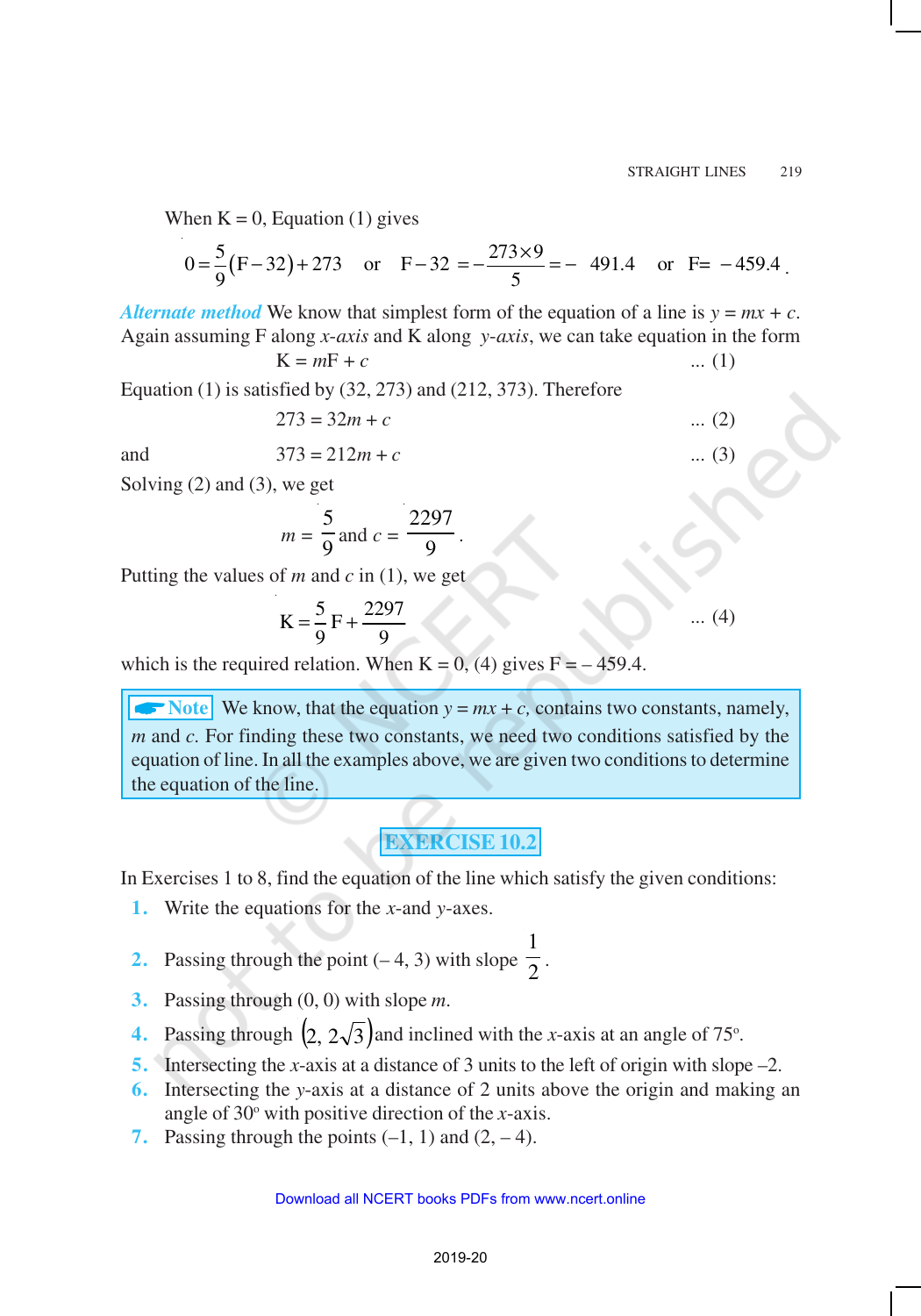- **8.** Perpendicular distance from the origin is 5 units and the angle made by the perpendicular with the positive  $x$ -axis is 30 $^{\circ}$ .
- **9.** The vertices of ∆ PQR are P (2, 1), Q (–2, 3) and R (4, 5). Find equation of the median through the vertex R.
- **10.** Find the equation of the line passing through (–3, 5) and perpendicular to the line through the points  $(2, 5)$  and  $(-3, 6)$ .
- **11.** A line perpendicular to the line segment joining the points (1, 0) and (2, 3) divides it in the ratio 1: *n*. Find the equation of the line.
- **12.** Find the equation of a line that cuts off equal intercepts on the coordinate axes and passes through the point (2, 3).
- **13.** Find equation of the line passing through the point (2, 2) and cutting off intercepts on the axes whose sum is 9.
- **14.** Find equation of the line through the point (0, 2) making an angle 2π  $\frac{1}{3}$  with the

positive *x*-axis. Also, find the equation of line parallel to it and crossing the *y*-axis at a distance of 2 units below the origin.

- **15.** The perpendicular from the origin to a line meets it at the point (–2, 9), find the equation of the line.
- **16.** The length L (in centimetre) of a copper rod is a linear function of its Celsius temperature C. In an experiment, if  $L = 124.942$  when  $C = 20$  and  $L = 125.134$ when  $C = 110$ , express L in terms of C.
- **17.** The owner of a milk store finds that, he can sell 980 litres of milk each week at Rs 14/litre and 1220 litres of milk each week at Rs 16/litre. Assuming a linear relationship between selling price and demand, how many litres could he sell weekly at Rs 17/litre?
- **18.** P (*a*, *b*) is the mid-point of a line segment between axes. Show that equation

of the line is 
$$
\frac{x}{a} + \frac{y}{b} = 2
$$
.

- **19.** Point R (*h*, *k*) divides a line segment between the axes in the ratio 1: 2. Find equation of the line.
- **20.** By using the concept of equation of a line, prove that the three points (3, 0),  $(-2, -2)$  and  $(8, 2)$  are collinear.

# **10.4 General Equation of a Line**

In earlier classes, we have studied general equation of first degree in two variables,  $Ax + By + C = 0$ , where A, B and C are real constants such that A and B are not zero simultaneously. Graph of the equation  $Ax + By + C = 0$  is always a straight line.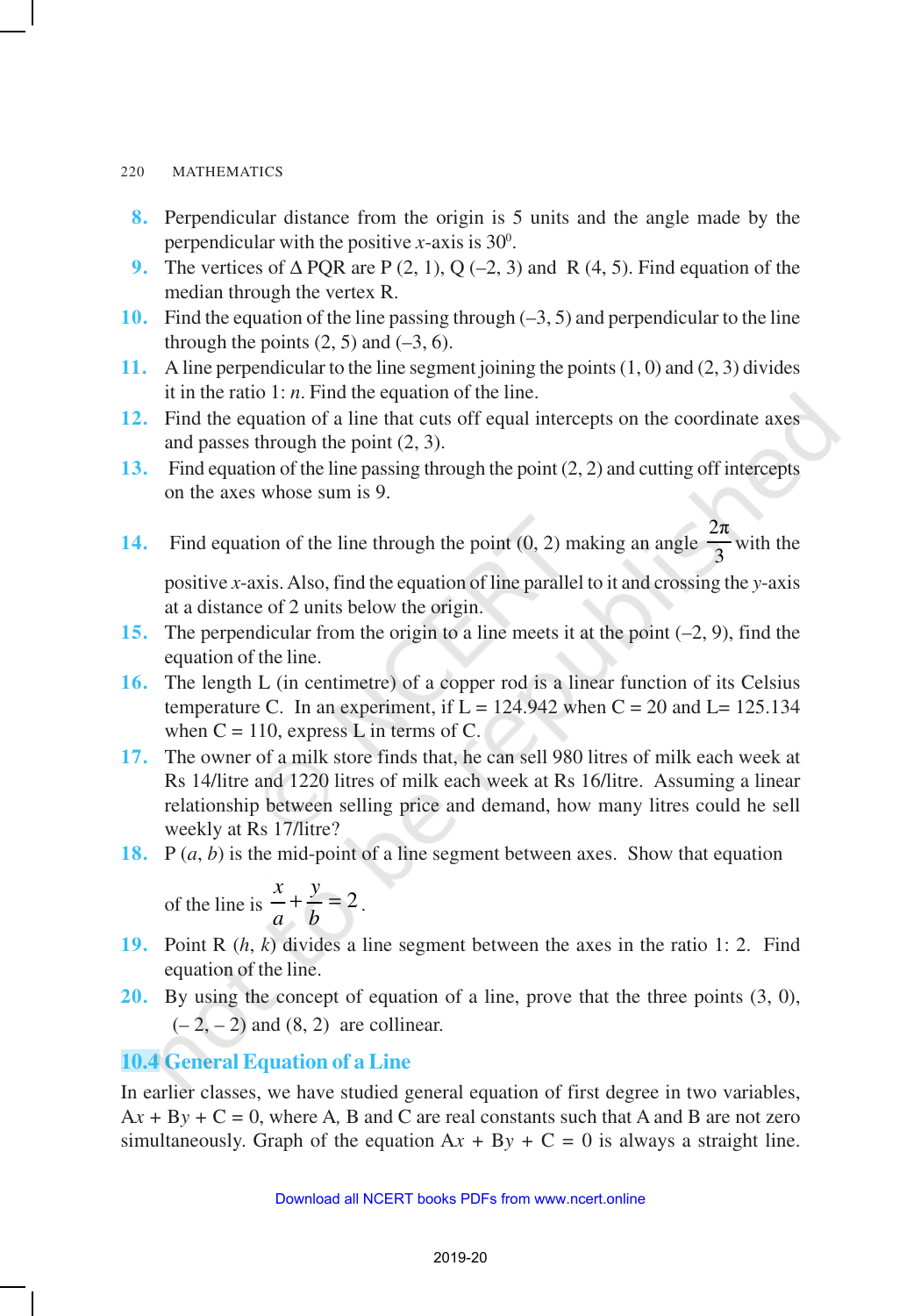Therefore, any equation of the form  $Ax + By + C = 0$ , where A and B are not zero simultaneously is called *general linear equation* or *general equation of a line*.

**10.4.1** Different forms of  $Ax + By + C = 0$  The general equation of a line can be reduced into various forms of the equation of a line, by the following procedures:

(a) *Slope-intercept form* If  $B \neq 0$ , then  $Ax + By + C = 0$  can be written as

$$
y = -\frac{A}{B}x - \frac{C}{B}
$$
 or  $y = mx + c$  ... (1)

where

$$
m = -\frac{A}{B} \text{ and } c = -\frac{C}{B} .
$$

We know that Equation (1) is the slope-intercept form of the equation of a line

whose slope is A  $-\frac{A}{B}$ , and *y*-intercept is  $-\frac{C}{B}$  $-\frac{e}{B}$ .

> If  $B = 0$ , then  $x =$  $\mathcal{C}_{0}^{(n)}$  $-\frac{C}{A}$ , which is a vertical line whose slope is undefined and

*x*-intercept is  $-\frac{1}{A}$  $-\frac{C}{\lambda}$ .

**(b) Intercept form** If  $C \neq 0$ , then  $Ax + By + C = 0$  can be written as

$$
\frac{x}{\frac{C}{A}} + \frac{y}{\frac{C}{B}} = 1 \quad \text{or} \quad \frac{x}{a} + \frac{y}{b} = 1 \quad \dots (2)
$$

where  $a = -\frac{1}{A}$  $-\frac{C}{A}$  and  $b = -\frac{C}{B}$ .

We know that equation (2) is intercept form of the equation of a line whose

*x*-intercept is  $-\frac{1}{A}$  $-\frac{C}{A}$  and *y*-intercept is  $-\frac{C}{B}$ .

If  $C = 0$ , then  $Ax + By + C = 0$  can be written as  $Ax + By = 0$ , which is a line passing through the origin and, therefore, has zero intercepts on the axes.

(c) Normal form Let *x* cos  $\omega + y \sin \omega = p$  be the normal form of the line represented by the equation  $Ax + By + C = 0$  or  $Ax + By = -C$ . Thus, both the equations are

same and therefore,

$$
\frac{A}{\cos \omega} = \frac{B}{\sin \omega} = -\frac{C}{p}
$$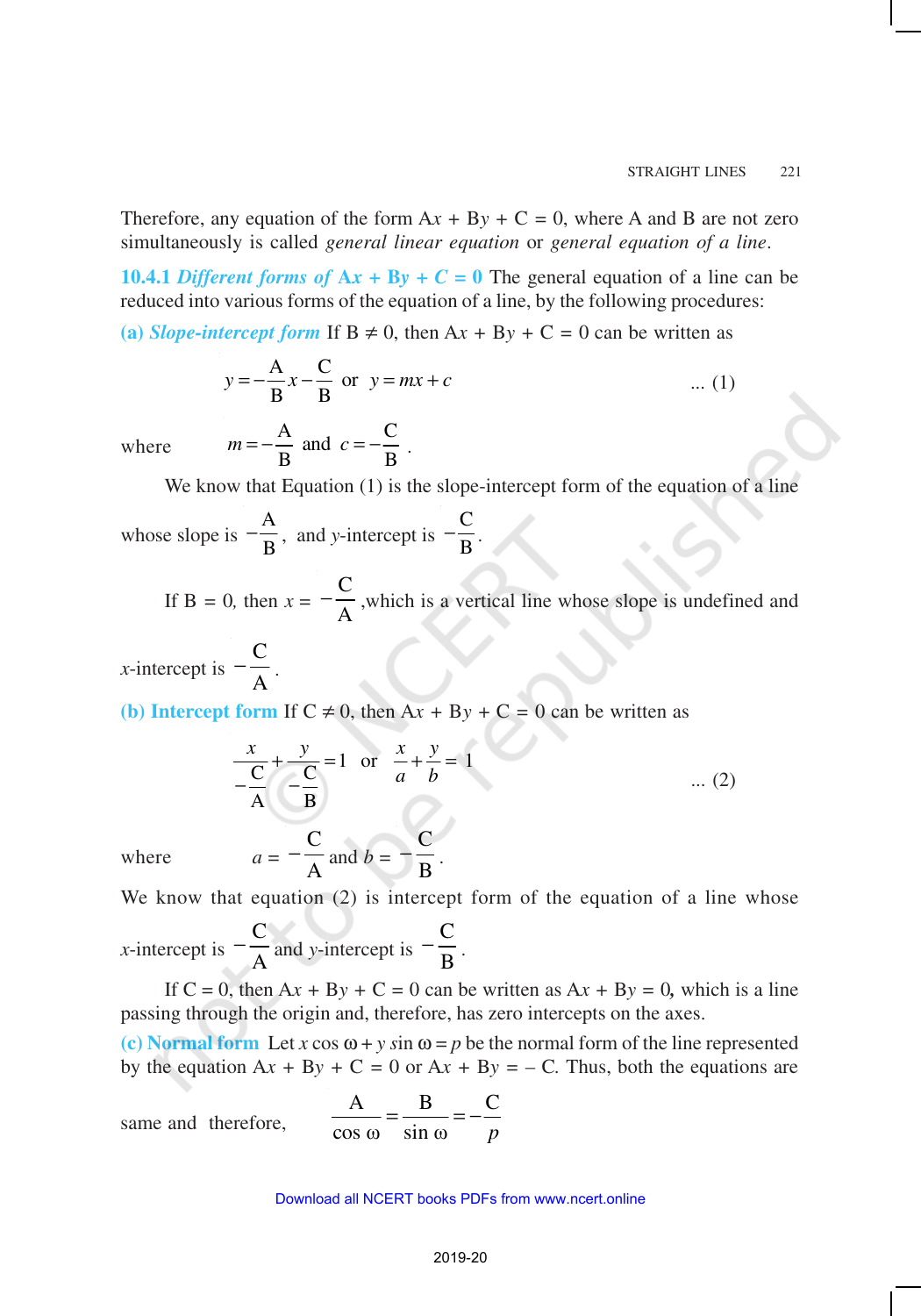which gives 
$$
\cos \omega = -\frac{Ap}{C}
$$
 and  $\sin \omega = -\frac{Bp}{C}$ .

Now 
$$
\sin^2 \omega + \cos^2 \omega = \left(-\frac{Ap}{C}\right)^2 + \left(-\frac{Bp}{C}\right)^2 = 1
$$

or

$$
p^2 = \frac{C^2}{A^2 + B^2}
$$
 or  $p = \pm \frac{C}{\sqrt{A^2 + B^2}}$ 

Therefore 
$$
\cos \omega = \pm \frac{A}{\sqrt{A^2 + B^2}} \text{ and } \sin \omega = \pm \frac{B}{\sqrt{A^2 + B^2}}.
$$

Thus, the normal form of the equation  $Ax + By + C = 0$  is

 $x \cos \omega + y \sin \omega = p$ ,

where 
$$
\cos \omega = \pm \frac{A}{\sqrt{A^2 + B^2}}
$$
,  $\sin \omega = \pm \frac{B}{\sqrt{A^2 + B^2}}$  and  $p = \pm \frac{C}{\sqrt{A^2 + B^2}}$ .

Proper choice of signs is made so that *p* should be positive.

**Example 13** Equation of a line is  $3x - 4y + 10 = 0$ . Find its (i) slope, (ii) *x* - and *y*-intercepts.

**Solution** (i) Given equation  $3x - 4y + 10 = 0$  can be written as

$$
y = \frac{3}{4}x + \frac{5}{2}
$$
 ... (1)

Comparing (1) with  $y = mx + c$ , we have slope of the given line as  $m = \frac{1}{4}$ 3 .

(ii) Equation  $3x - 4y + 10 = 0$  can be written as

2

$$
3x - 4y = -10 \quad \text{or} \quad \frac{x}{-\frac{10}{3}} + \frac{y}{\frac{5}{2}} = 1 \quad \text{... (2)}
$$

Comparing (2) with  $\frac{x}{1} + \frac{y}{1} = 1$ *b y a*  $\frac{x}{t} + \frac{y}{t} = 1$ , we have *x*-intercept as *a* = 3  $-\frac{10}{2}$  and *y*-intercept as  $b = \frac{5}{5}$ .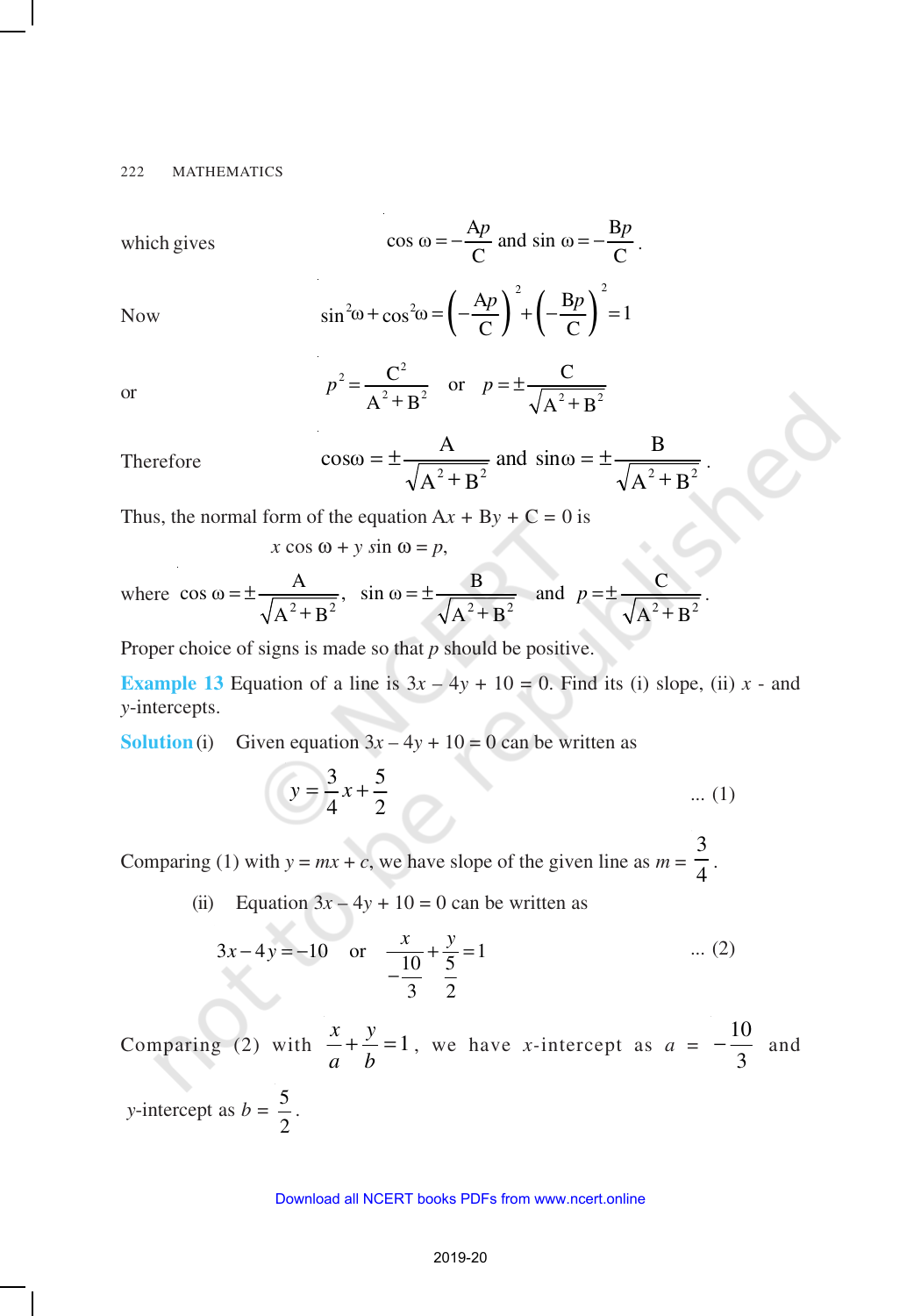**Example 14** Reduce the equation  $\sqrt{3}x + y - 8 = 0$  into normal form. Find the values of *p* and ω.

**Solution** Given equation is

Dividing  $(1)$  by

$$
\sqrt{3}x + y - 8 = 0
$$
 ... (1)  

$$
\sqrt{(\sqrt{3})^2 + (1)^2} = 2
$$
, we get  

$$
\frac{\sqrt{3}}{2}x + \frac{1}{2}y = 4 \text{ or } \cos 30^\circ x + \sin 30^\circ y = 4
$$
 ... (2)

Comparing (2) with *x* cos  $\omega$  + *y* sin  $\omega$  = *p*, we get *p* = 4 and  $\omega$  = 30°.

**Example15** Find the angle between the lines  $y - \sqrt{3}x - 5 = 0$  and  $\sqrt{3}y - x + 6 = 0$ . **Solution** Given lines are

$$
y - \sqrt{3}x - 5 = 0
$$
 or  $y = \sqrt{3}x + 5$  ... (1)

and  $\sqrt{3y-x+6} = 0$  or  $\frac{1}{2}x-2\sqrt{3}$  $y = \frac{1}{\sqrt{3}}x - 2\sqrt{3}$  ... (2)

Slope of line (1) is  $m_1 = \sqrt{3}$  and slope of line (2) is  $m_2 = \sqrt{3}$ 1 .

The acute angle (say)  $\theta$  between two lines is given by

$$
\tan \theta = \left| \frac{m_2 - m_1}{1 + m_1 m_2} \right| \qquad \qquad \dots
$$

(3)

Putting the values of  $m_1$  and  $m_2$  in (3), we get

$$
\tan \theta = \left| \frac{\frac{1}{\sqrt{3}} - \sqrt{3}}{1 + \sqrt{3} \times \frac{1}{\sqrt{3}}} \right| = \left| \frac{1 - 3}{2\sqrt{3}} \right| = \frac{1}{\sqrt{3}}
$$

which gives  $\theta = 30^{\circ}$ . Hence, angle between two lines is either 30° or  $180^{\circ} - 30^{\circ} = 150^{\circ}$ . **Example 16** Show that two lines  $a_1x + b_1y + c_1 = 0$  and  $a_2x + b_2y + c_2 = 0$ , where  $b_1, b_2 \neq 0$  are: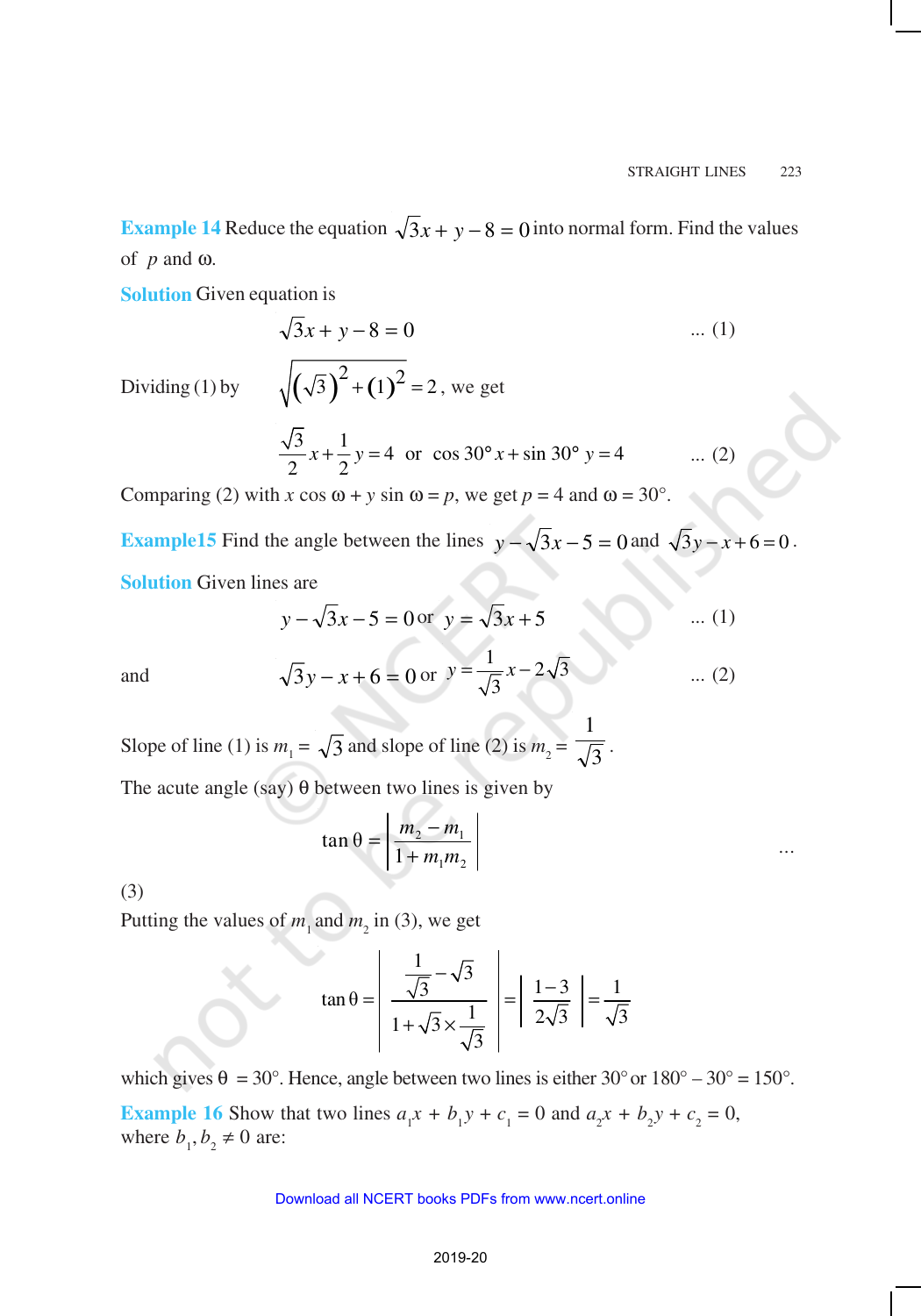(i) Parallel if *b a b a* 2 2 1  $\frac{1}{2} = \frac{a_2}{a_1}$ , and (ii) Perpendicular if  $a_1 a_2 + b_1 b_2 = 0$ .

**Solution** Given lines can be written as

$$
y = -\frac{a_1}{b_1}x - \frac{c_1}{b_1} \qquad \qquad \dots (1)
$$

and  $y = -\frac{y}{b_2}x - \frac{y}{b_1}$  $x - \frac{c}{x}$ *b*  $y = -\frac{a}{a}$ 2 2 2  $=-\frac{a_2}{l}x-\frac{c_2}{l}$  ... (2)

Slopes of the lines (1) and (2) are  $m_1 =$ *b a* 1  $-\frac{a_1}{a_2}$  and  $m_2 =$ *b a* 2  $-\frac{a_2}{a_2}$ , respectively. Now

(i) Lines are parallel, if  $m_1 = m_2$ , which gives

$$
-\frac{a_1}{b_1} = -\frac{a_2}{b_2} \text{ or } \frac{a_1}{b_1} = \frac{a_2}{b_2}.
$$

(ii) Lines are perpendicular, if  $m_1 \cdot m_2 = -1$ , which gives

$$
\frac{a_1}{b_1} \cdot \frac{a_2}{b_2} = -1
$$
 or  $a_1 a_2 + b_1 b_2 = 0$ 

**Example 17** Find the equation of a line perpendicular to the line  $x - 2y + 3 = 0$  and passing through the point  $(1, -2)$ .

**Solution** Given line  $x - 2y + 3 = 0$  can be written as

$$
y = \frac{1}{2}x + \frac{3}{2}
$$
...(1)

Slope of the line (1) is  $m_1 = \frac{1}{2}$ 1 . Therefore, slope of the line perpendicular to line (1) is

$$
m_2 = -\frac{1}{m_1} = -2
$$

Equation of the line with slope – 2 and passing through the point  $(1, -2)$  is

$$
y-(-2) = -2(x-1)
$$
 or  $y = -2x$ ,

which is the required equation.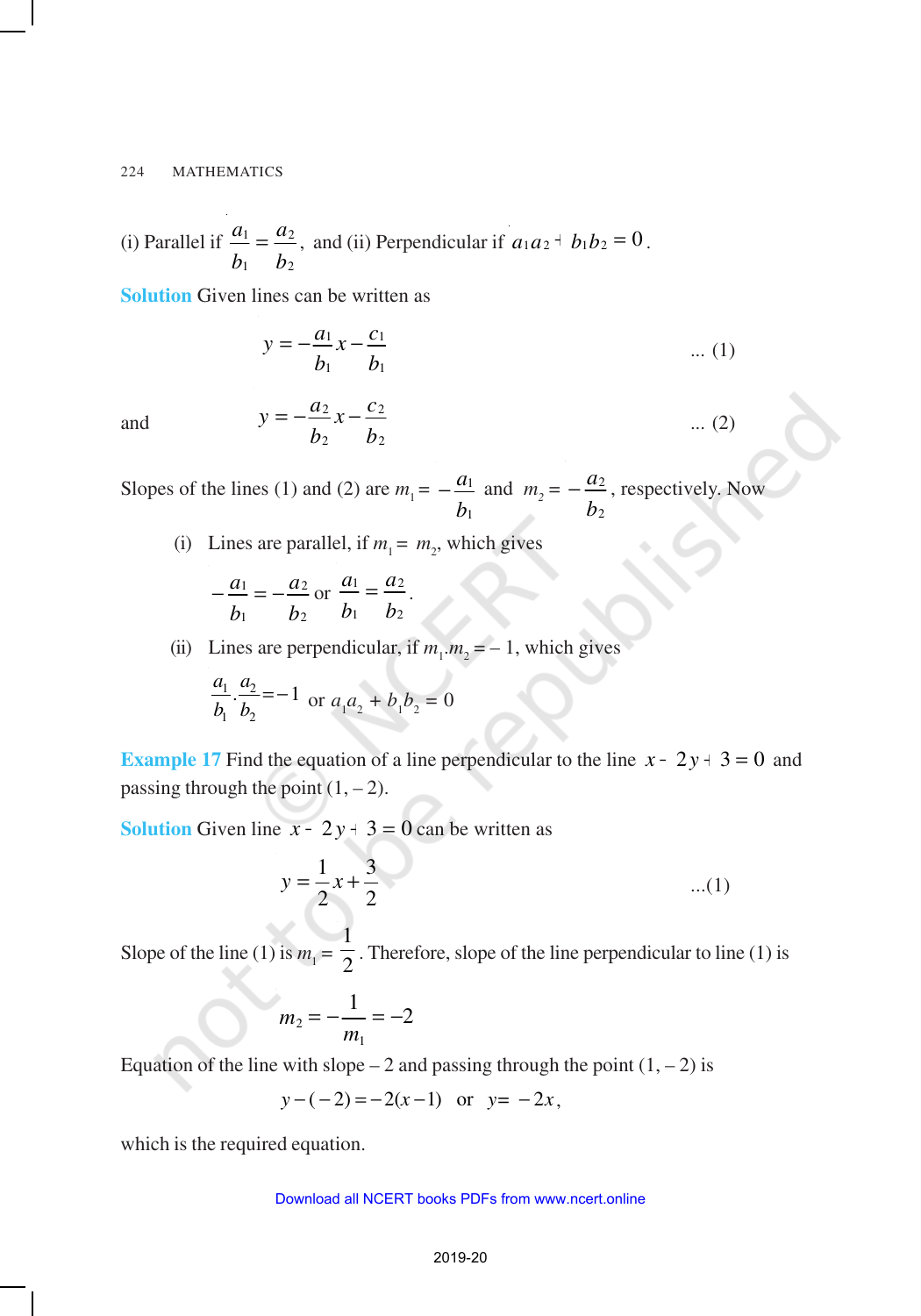### **10.5 Distance of a Point From a Line**

The distance of a point from a line is the length of the perpendicular drawn from the point to the line. Let  $L : Ax + By + C = 0$  be a line, whose distance from the point  $P(x_1, y_1)$  is *d*. Draw a perpendicular PM from the point P to the line L (Fig10.19). If



the line meets the *x-*and *y-*axes at the points Q and R, respectively. Then, coordinates

of the points are Q  $\frac{\mathsf{C}}{\cdot}$ , 0 A  $\left(-\frac{C}{A}, 0\right)$  and R  $\left(0, -\frac{C}{B}\right)$ B  $\left(0, -\frac{C}{B}\right)$ . Thus, the area of the triangle PQR is given by

area (
$$
\triangle PQR
$$
) =  $\frac{1}{2}$  PM.QR, which gives  $PM = \frac{2 \text{ area } (\triangle PQR)}{QR}$  ... (1)  
\n( $\triangle PQR$ ) =  $\frac{1}{2}$  x  $\begin{pmatrix} 0 & C \end{pmatrix} \begin{pmatrix} C & C \end{pmatrix} = \begin{pmatrix} 0 & 0 \end{pmatrix}$ 

Also, area 
$$
(\triangle PQR) = \frac{1}{2} \begin{vmatrix} x_1 \left( 0 + \frac{C}{B} \right) + \left( -\frac{C}{A} \right) \left( -\frac{C}{B} - y_1 \right) + 0 \left( y_1 - 0 \right) \end{vmatrix}
$$
  

$$
= \frac{1}{2} \begin{vmatrix} x_1 \frac{C}{B} + y_1 \frac{C}{A} + \frac{C^2}{AB} \end{vmatrix}
$$

or 2 area  $(\Delta PQR)$  = 2 area ( $\triangle PQR$ ) =  $\frac{\triangle}{\triangle P}$ .  $\left| A_{x_1} + B_{y_1} + C \right|$ , and  $|\overline{AB}|$ .

$$
QR = \sqrt{\left(0 + \frac{C}{A}\right)^2 + \left(\frac{C}{B} - 0\right)^2} = \left|\frac{C}{AB}\right| \sqrt{A^2 + B^2}
$$

Substituting the values of area (∆PQR) and QR in (1), we get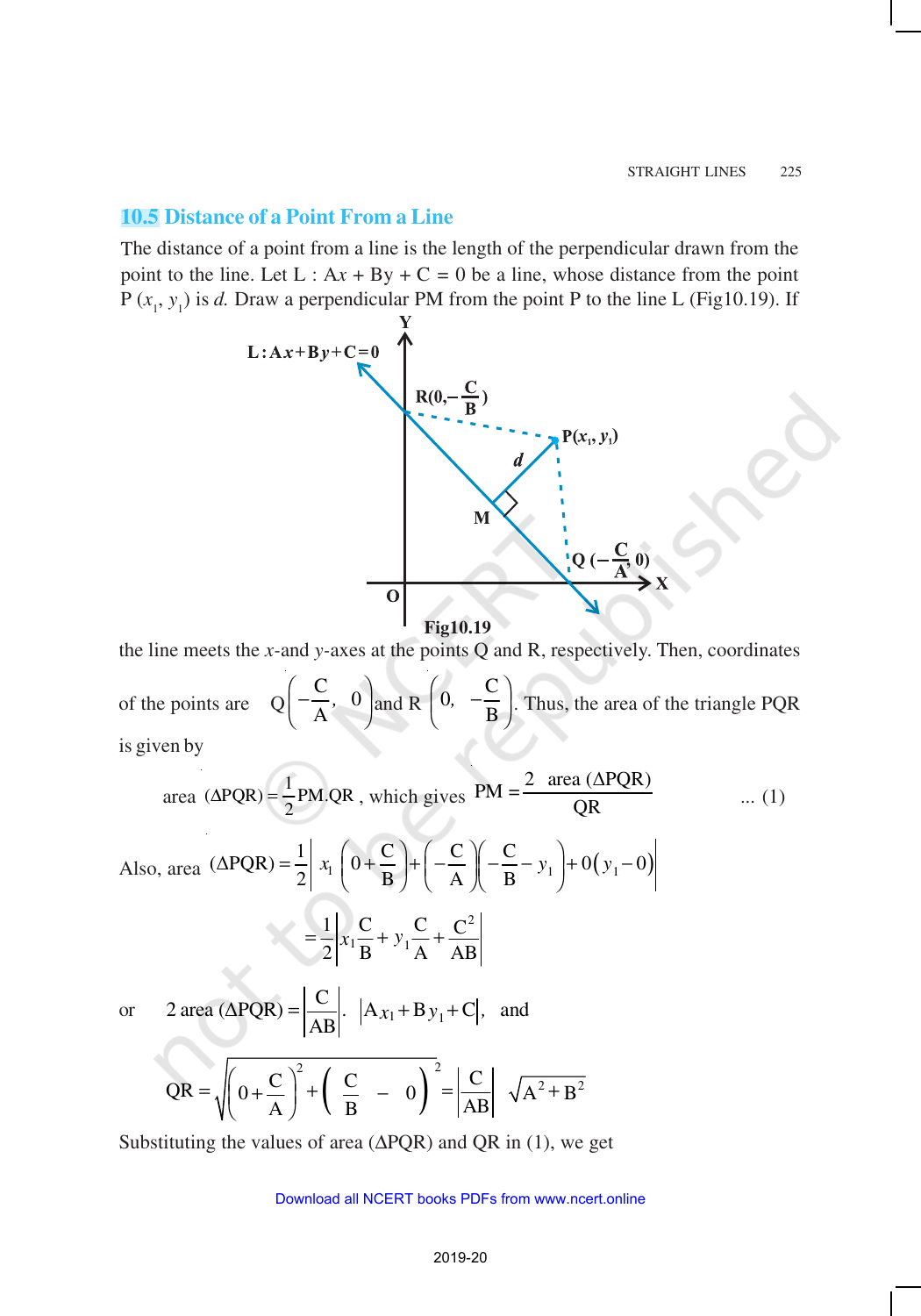$$
PM = \frac{|A_{x_1} + B_{y_1} + C|}{\sqrt{A^2 + B^2}}
$$

$$
d = \frac{|A_{x_1} + B_{y_1} + C|}{\sqrt{A^2 + B^2}}.
$$

or

Thus, the perpendicular distance (*d*) of a line  $Ax + By + C = 0$  from a point  $(x_1, y_1)$ is given by

$$
d = \frac{\left| \mathbf{A}_{x_1} + \mathbf{B}_{y_1} + \mathbf{C} \right|}{\sqrt{\mathbf{A}^2 + \mathbf{B}^2}}.
$$

**10.5.1** *Distance between two parallel lines* We know that slopes of two parallel lines are equal. Therefore, two parallel lines can be taken in the form  $y = mx + c_1$  ... (1) and  $y = mx + c_2$  ... (2) Line (1) will intersect *x*-axis at the point  $X'$ O  $\left(-\frac{c_1}{m}, 0\right)$  $A\left(-\frac{c_1}{m}, 0\right)$  $\left(\frac{-\frac{1}{m}}{m},\frac{0}{m}\right)$  as shown in Fig10.20. **Fig10.20**

Distance between two lines is equal to the length of the perpendicular from point A to line (2). Therefore, distance between the lines (1) and (2) is

$$
\left|\frac{\left|(-m)\left(-\frac{c_1}{m}\right)+\left(-c_2\right)\right|}{\sqrt{1+m^2}}\right| \text{ or } d = \frac{|c_1 - c_2|}{\sqrt{1+m^2}}.
$$

Thus, the distance *d* between two parallel lines  $y = mx + c_1$  and  $y = mx + c_2$  is given by

$$
d = \frac{|c_1 - c_2|}{\sqrt{1 + m^2}}.
$$

If lines are given in general form, i.e.,  $Ax + By + C_1 = 0$  and  $Ax + By + C_2 = 0$ ,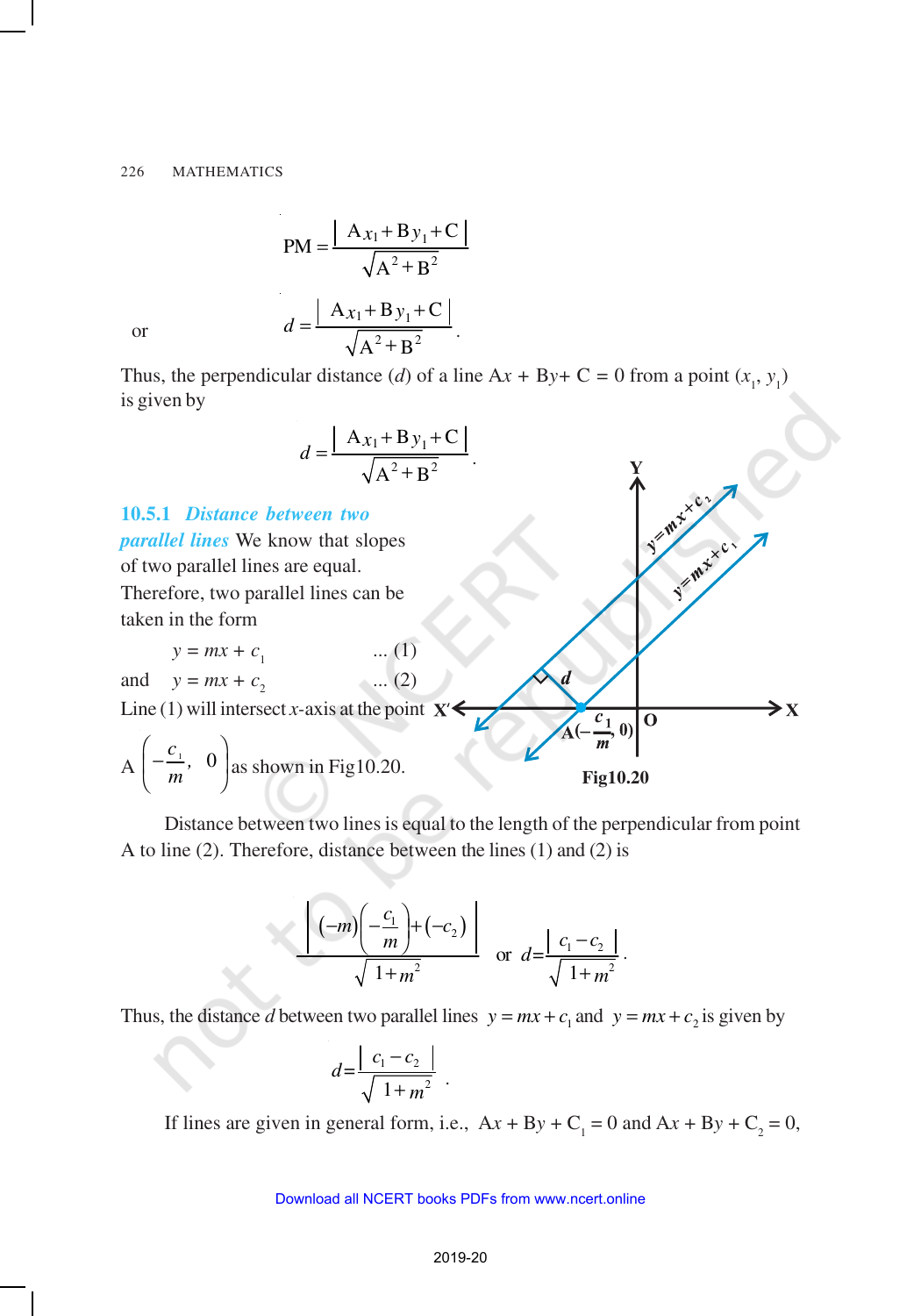then above formula will take the form  $d = \frac{1}{\sqrt{2}} \frac{C_1}{\sqrt{2} + 1}$ 2  $\mathbf{p}^2$  $C_1 - C$  $A^2 + B$ *d*  $=\frac{\begin{vmatrix} C_1 \end{vmatrix}}{\begin{vmatrix} C_1 \end{vmatrix}}$ +

Students can derive it themselves.

**Example 18** Find the distance of the point  $(3, -5)$  from the line  $3x - 4y - 26 = 0$ .

**Solution** Given line is  $3x - 4y - 26 = 0$  ... (1)

Comparing (1) with general equation of line  $Ax + By + C = 0$ , we get

$$
A = 3
$$
,  $B = -4$  and  $C = -26$ .

Given point is  $(x_1, y_1) = (3, -5)$ . The distance of the given point from given line is

$$
d = \frac{|Ax_1 + By_1 + C|}{\sqrt{A^2 + B^2}} = \frac{|3.3 + (-4)(-5) - 26|}{\sqrt{3^2 + (-4)^2}} = \frac{3}{5}.
$$

**Example 19** Find the distance between the parallel lines  $3x - 4y + 7 = 0$  and

$$
3x - 4y + 5 = 0
$$

**Solution** Here A = 3, B = -4,  $C_1$  = 7 and  $C_2$  = 5. Therefore, the required distance is

$$
d = \frac{|7-5|}{\sqrt{3^2 + (-4)^2}} = \frac{2}{5}.
$$

**EXERCISE 10.3**

- **1.** Reduce the following equations into slope intercept form and find their slopes and the y - intercepts.
	- (i)  $x + 7y = 0$ , (ii)  $6x + 3y 5 = 0$ , (iii)  $y = 0$ .
- **2.** Reduce the following equations into intercept form and find their intercepts on the axes.

(i) 
$$
3x + 2y - 12 = 0
$$
, (ii)  $4x - 3y = 6$ , (iii)  $3y + 2 = 0$ .

**3.** Reduce the following equations into normal form. Find their perpendicular distances from the origin and angle between perpendicular and the positive *x*-axis.

(i) 
$$
x - \sqrt{3}y + 8 = 0
$$
, (ii)  $y - 2 = 0$ , (iii)  $x - y = 4$ .

**4.** Find the distance of the point  $(-1, 1)$  from the line  $12(x + 6) = 5(y - 2)$ .

**5.** Find the points on the *x*-axis, whose distances from the line  $\frac{x}{2} + \frac{y}{2} = 1$ 3 4  $\frac{x}{2} + \frac{y}{x} = 1$  are 4 units.

**6.** Find the distance between parallel lines (i)  $15x + 8y - 34 = 0$  and  $15x + 8y + 31 = 0$  (ii)  $l(x + y) + p = 0$  and  $l(x + y) - r = 0$ .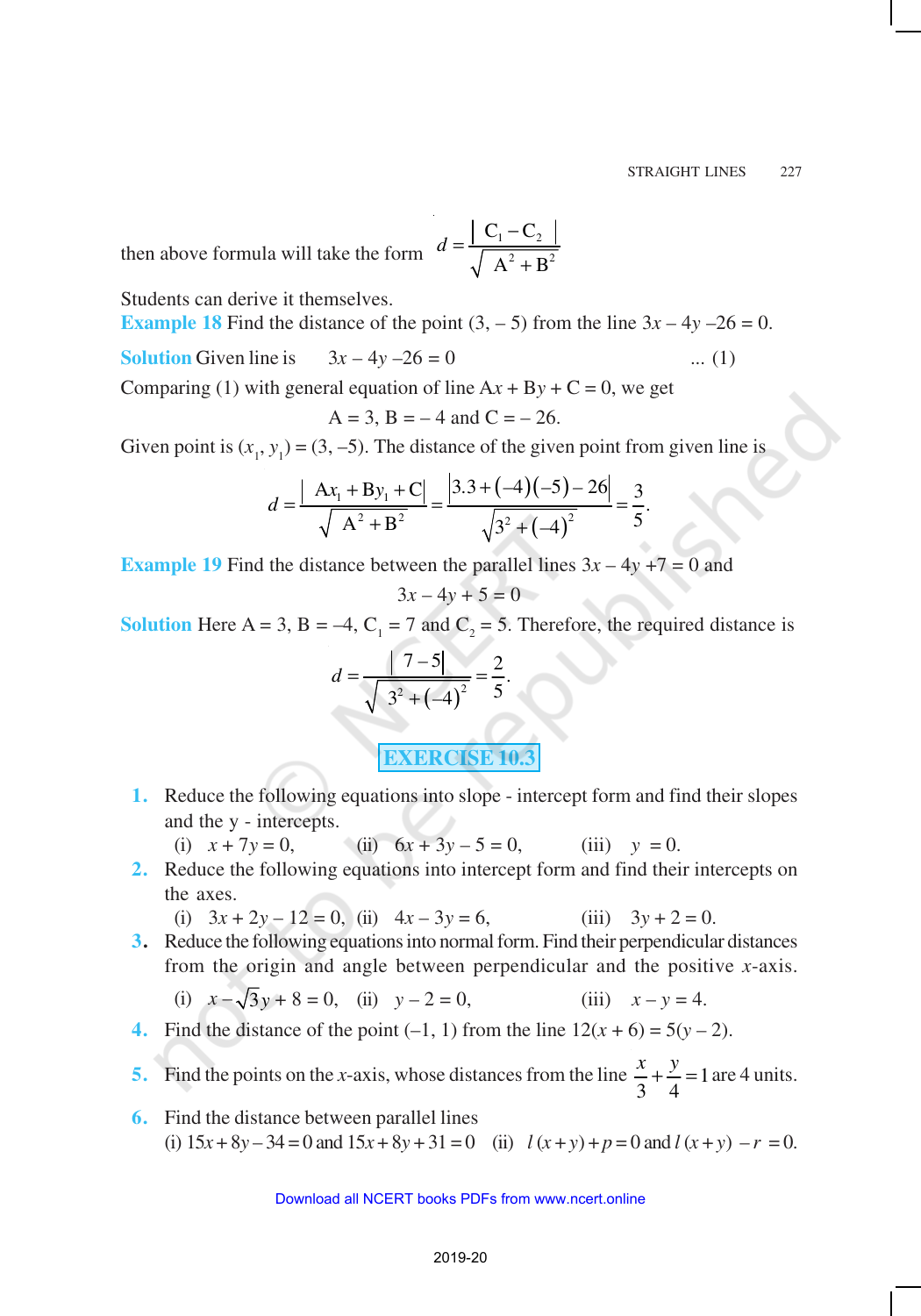- **7.** Find equation of the line parallel to the line  $3x 4y + 2 = 0$  and passing through the point  $(-2, 3)$ .
- **8.** Find equation of the line perpendicular to the line  $x 7y + 5 = 0$  and having *x* intercept 3.
- **9.** Find angles between the lines  $\sqrt{3}x + y = 1$  and  $x + \sqrt{3}y = 1$ .
- **10.** The line through the points  $(h, 3)$  and  $(4, 1)$  intersects the line  $7x 9y 19 = 0$ . at right angle. Find the value of *h*.
- **11.** Prove that the line through the point  $(x_1, y_1)$  and parallel to the line Ax + By + C = 0 is  $A (x-x_1) + B (y-y_1) = 0.$
- 12. Two lines passing through the point  $(2, 3)$  intersects each other at an angle of  $60^\circ$ . If slope of one line is 2, find equation of the other line.
- **13.** Find the equation of the right bisector of the line segment joining the points (3, 4) and (*–*1, 2).
- **14.** Find the coordinates of the foot of perpendicular from the point (*–*1, 3) to the line  $3x - 4y - 16 = 0$ .
- **15.** The perpendicular from the origin to the line  $y = mx + c$  meets it at the point (*–*1, 2). Find the values of *m* and *c*.
- **16.** If *p* and *q* are the lengths of perpendiculars from the origin to the lines  $x\cos\theta - y\sin\theta = k\cos 2\theta$  and  $x \sec \theta + y \csc \theta = k$ , respectively, prove that  $p^2 + 4q^2 = k^2$ .
- **17.** In the triangle ABC with vertices A (2, 3), B (4, *–*1) and C (1, 2), find the equation and length of altitude from the vertex A.
- **18.** If *p* is the length of perpendicular from the origin to the line whose intercepts on

the axes are *a* and *b*, then show that  $\frac{1}{n^2} = \frac{1}{n^2} + \frac{1}{n^2}$ .  $p^2$ <sup> $a^2$ </sup> $b^2$  $=\frac{1}{2}+$ 

## *Miscellaneous Examples*

**Example 20** If the lines  $2x + y - 3 = 0$ ,  $5x + ky - 3 = 0$  and  $3x - y - 2 = 0$  are concurrent, find the value of *k*.

**Solution** Three lines are said to be concurrent, if they pass through a common point, i.e., point of intersection of any two lines lies on the third line. Here given lines are

- $2x + y 3 = 0$  ... (1)
- $5x + ky 3 = 0$  ... (2)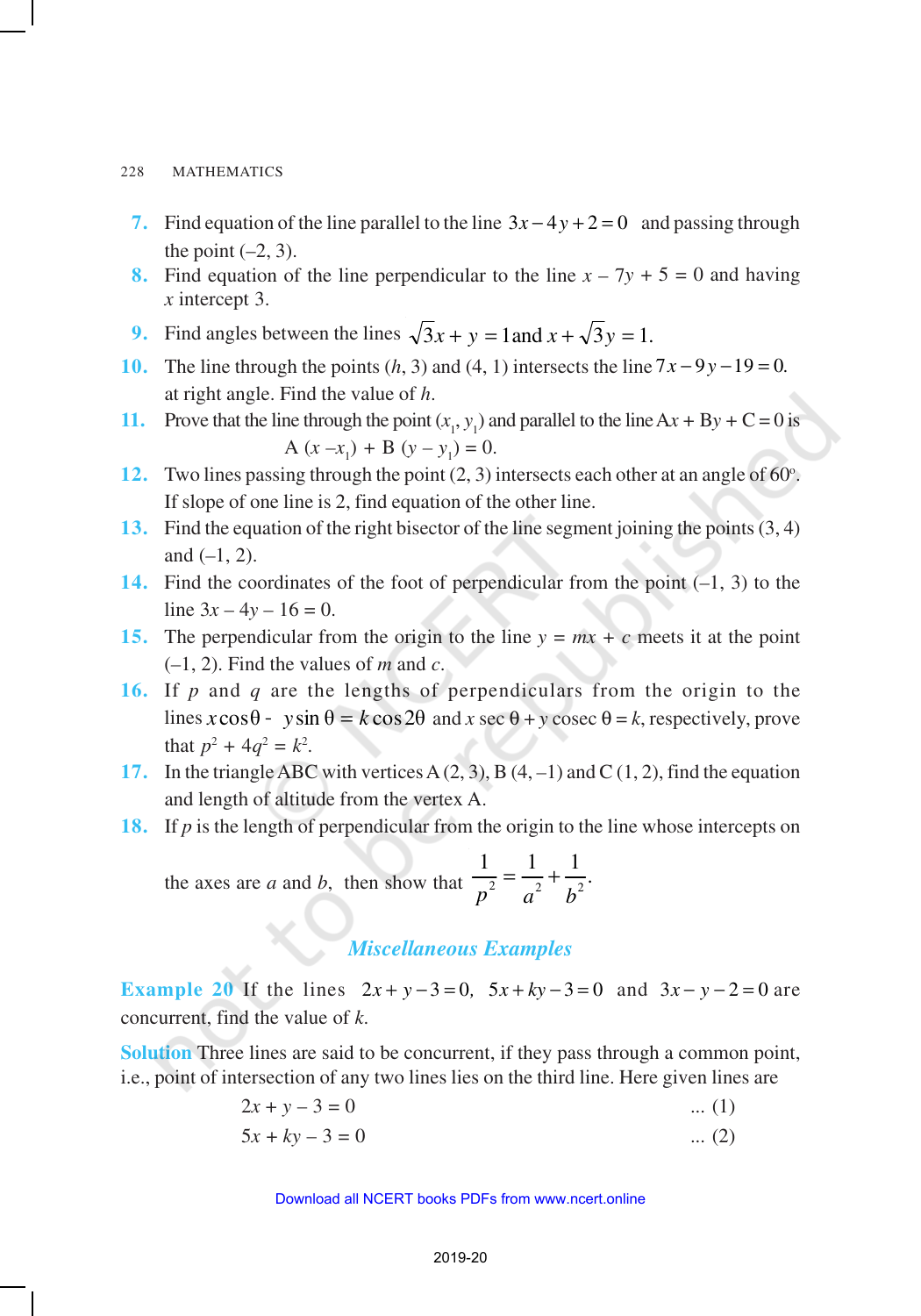$$
3x - y - 2 = 0 \tag{3}
$$

Solving (1) and (3) by cross-multiplication method, we get

$$
\frac{x}{-2-3} = \frac{y}{-9+4} = \frac{1}{-2-3}
$$
 or  $x = 1$ ,  $y = 1$ .

Therefore, the point of intersection of two lines is  $(1, 1)$ . Since above three lines are concurrent, the point  $(1, 1)$  will satisfy equation  $(2)$  so that

$$
5.1 + k .1 - 3 = 0 \text{ or } k = -2.
$$

**Example 21** Find the distance of the line  $4x - y = 0$  from the point P (4, 1) measured along the line making an angle of 135° with the positive *x-*axis.

**Solution** Given line is  $4x - y = 0$  ... (1) In order to find the distance of the line (1) from the point  $P(4, 1)$  along another line, we have to find the point of intersection of both the lines. For this purpose, we will first find the equation of the second line (Fig 10.21). Slope of second line is tan  $135^\circ = -1$ . Equation of the line with slope  $-1$  through the point  $P(4, 1)$  is



$$
y - 1 = -1(x - 4) \text{ or } x + y - 5 = 0 \tag{2}
$$

Solving (1) and (2), we get  $x = 1$  and  $y = 4$  so that point of intersection of the two lines is Q  $(1, 4)$ . Now, distance of line  $(1)$  from the point P $(4, 1)$  along the line  $(2)$  $=$  the distance between the points P (4, 1) and Q (1, 4).

$$
=\sqrt{(1-4)^2+(4-1)^2}=3\sqrt{2}
$$
 units.

**Example 22** Assuming that straight lines work as the plane mirror for a point, find the image of the point  $(1, 2)$  in the line  $x - 3y + 4 = 0$ .

**Solution** Let Q  $(h, k)$  is the image of the point P  $(1, 2)$  in the line

$$
x - 3y + 4 = 0
$$
 ... (1)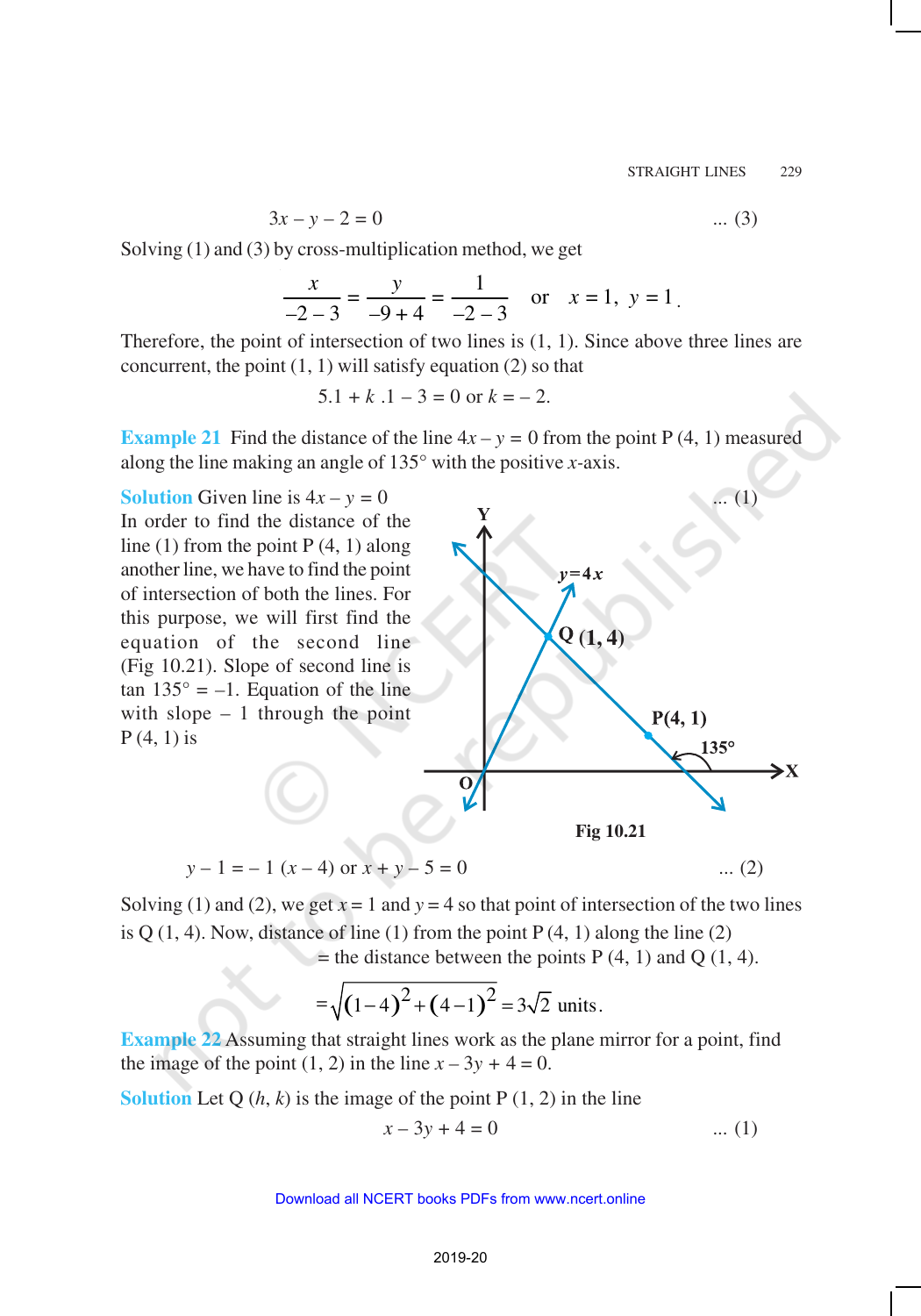

Therefore, the line (1) is the perpendicular bisector of line segment PQ (Fig 10.22).

Hence Slope of line  $PQ =$ 1 Slope of line  $x - 3y + 4 = 0$ −  $-3y+4=0$ 

so that 
$$
\frac{k-2}{h-1} = \frac{-1}{\frac{1}{3}}
$$
 or  $3h+k=5$  ... (2)

and the mid-point of PQ, i.e., point  $\left(\frac{n+1}{2}, \frac{n+2}{2}\right)$  $\left(\frac{h+1}{2},\frac{k+2}{2}\right)$ l  $(h+1 k+$ 2  $\frac{k+2}{2}$ 2  $h+1$   $k$ will satisfy the equation (1) so that

$$
\frac{h+1}{2} - 3\left(\frac{k+2}{2}\right) + 4 = 0 \text{ or } h - 3k = -3 \quad \dots (3)
$$

Solving (2) and (3), we get  $h = \frac{1}{5}$ 6 and  $k = \frac{1}{5}$ 7 .

Hence, the image of the point  $(1, 2)$  in the line  $(1)$  is 6 7 5 5  $\left(\frac{6}{5}, \frac{7}{5}\right)$ .

**Example 23** Show that the area of the triangle formed by the lines

$$
y = m_1 x + c_1
$$
,  $y = m_2 x + c_2$  and  $x = 0$  is 
$$
\frac{\left(c_1 - c_2\right)^2}{2|m_1 - m_2|}.
$$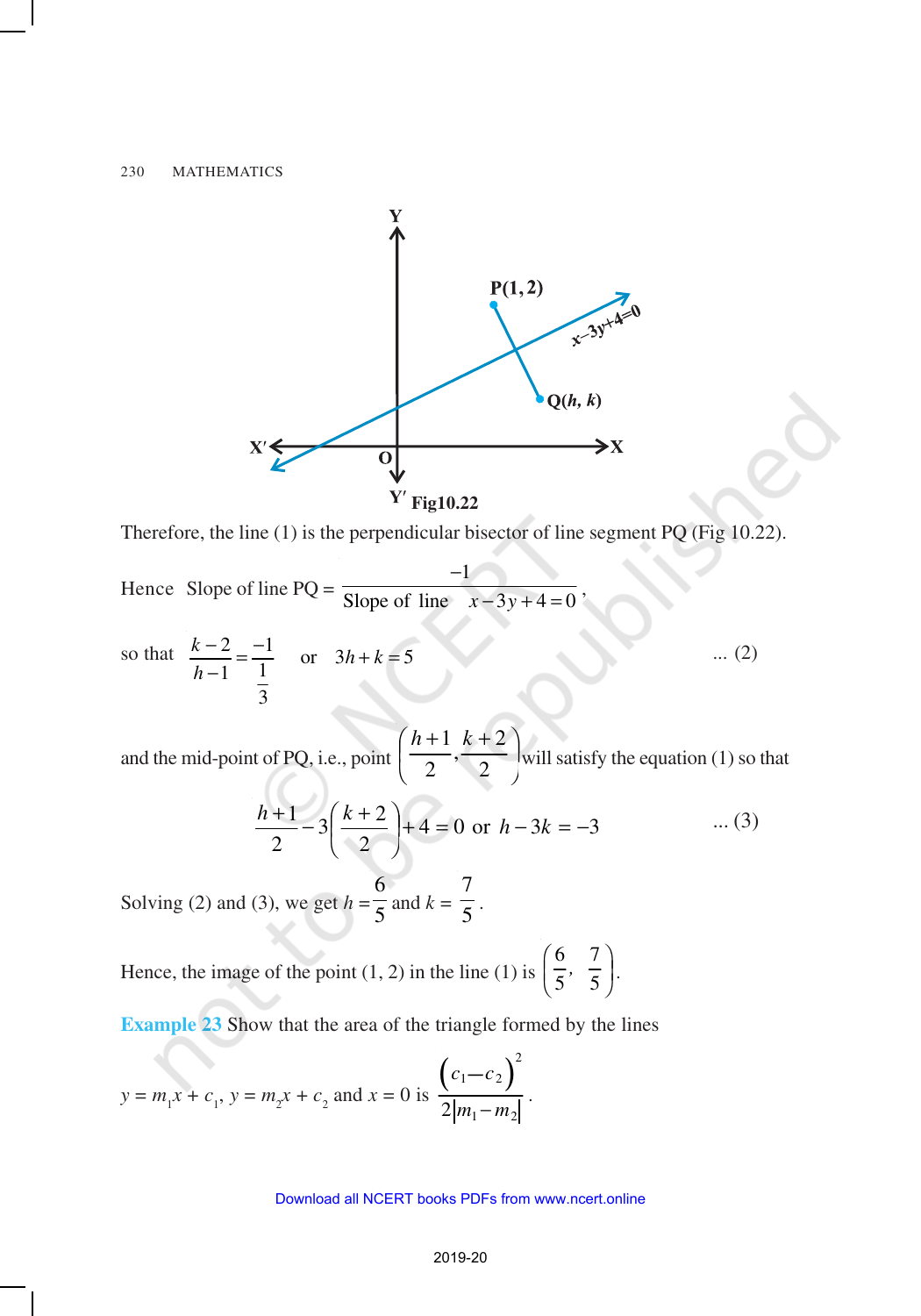**Solution** Given lines are

 $y = m_1 x + c_1$ ... (1)  $y = m_2 x + c_2$ ... (2)  $x = 0$  ... (3)

We know that line  $y = mx + c$  meets the line  $x = 0$  (*y*-axis) at the point (0, *c*). Therefore, two vertices of the triangle formed by lines (1) to (3) are  $P(0, c_1)$  and Q  $(0, c_2)$  (Fig 10. 23).

Third vertex can be obtained by solving equations (1) and (2). Solving  $(1)$  and  $(2)$ , we get

$$
x = \frac{(c_2 - c_1)}{(m_1 - m_2)} \text{ and } y = \frac{(m_1c_2 - m_2c_1)}{(m_1 - m_2)}
$$



**Fig 10.23**

Therefore, third vertex of the triangle is R 
$$
\left( \frac{(c_2 - c_1)}{(m_1 - m_2)} \right), \frac{(m_1c_2 - m_2c_1)}{(m_1 - m_2)} \right)
$$
.

Now, the area of the triangle is

$$
\begin{aligned}\n&= \frac{1}{2} \left| 0 \left( \frac{m_1 c_2 - m_2 c_1}{m_1 - m_2} - c_2 \right) + \frac{c_2 - c_1}{m_1 - m_2} (c_2 - c_1) + 0 \left( c_1 - \frac{m_1 c_2 - m_2 c_1}{m_1 - m_2} \right) \right| = \frac{\left( c_2 - c_1 \right)^2}{2 |m_1 - m_2|} \\
&\text{Example 24 A line is such that its segment} \\
&\text{between the lines} \\
&5x - y + 4 = 0 \text{ and } 3x + 4y - 4 = 0 \text{ is bisected at the point (1, 5). Obtain its equation.} \\
&\text{Solution Given lines are} \\
&5x - y + 4 = 0 \quad \dots (1) \\
&3x + 4y - 4 = 0 \quad \dots (2) \\
&\text{Let the required line intersects the lines (1) and (2)} \\
&\text{at the points, } (\alpha_1, \beta_1) \text{ and } (\alpha_2, \beta_2), \text{ respectively} \\
&\text{(Fig 10.24). Therefore} \\
&5\alpha_1 - \beta_1 + 4 = 0 \text{ and } \begin{cases} \n\alpha_2 + \beta_2 - 4 = 0 \\
\alpha_3 + \beta_2 - 4 = 0\n\end{cases}\n\end{aligned}
$$

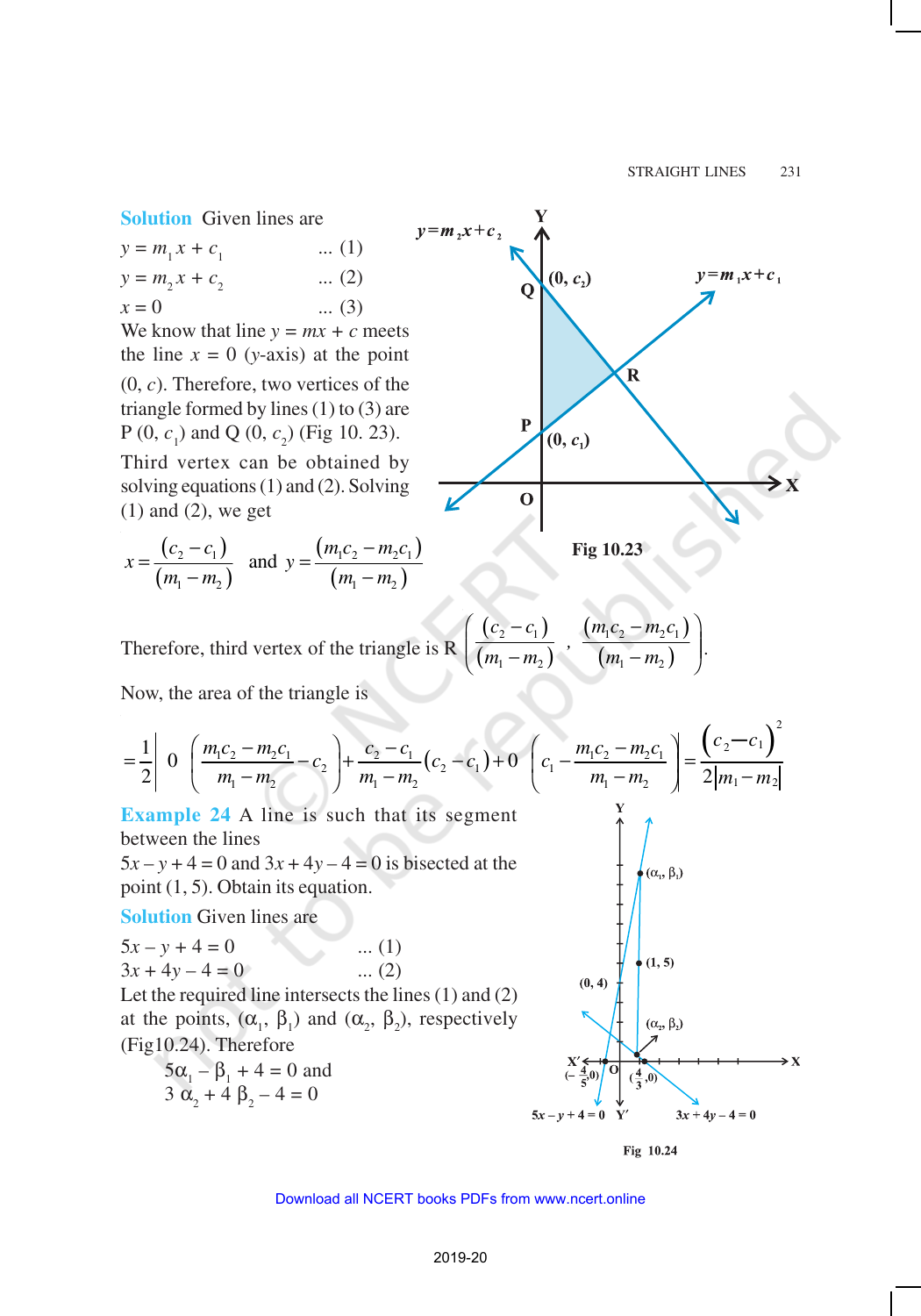or 
$$
\beta_1 = 5\alpha_1 + 4
$$
 and  $\beta_2 = \frac{4 - 3\alpha_2}{4}$ .

We are given that the mid point of the segment of the required line between  $(\alpha_1, \beta_1)$ and  $(\alpha_2, \beta_2)$  is (1, 5). Therefore

$$
\frac{\alpha_1 + \alpha_2}{2} = 1 \text{ and } \frac{\beta_1 + \beta_2}{2} = 5,
$$
  

$$
\alpha_1 + \alpha_2 = 2 \text{ and } \frac{5\alpha_1 + 4 + \frac{4 - 3\alpha_2}{4}}{2} = 5,
$$

or

or 
$$
\alpha_1 + \alpha_2 = 2
$$
 and  $20\alpha_1 - 3\alpha_2 = 20$  ... (3)

Solving equations in (3) for  $\alpha_1$  and  $\alpha_2$ , we get

$$
\alpha_1 = \frac{26}{23}
$$
 and  $\alpha_2 = \frac{20}{23}$  and hence,  $\beta_1 = 5 \cdot \frac{26}{23} + 4 = \frac{222}{23}$ .

Equation of the required line passing through (1, 5) and  $(\alpha_1, \beta_1)$  is

$$
y-5 = \frac{\beta_1 - 5}{\alpha_1 - 1}(x-1) \text{ or } y-5 = \frac{\frac{222}{23} - 5}{\frac{26}{23} - 1}(x-1)
$$

or 
$$
107x - 3y - 92 = 0,
$$

which is the equation of required line.

**Example 25** Show that the path of a moving point such that its distances from two lines  $3x - 2y = 5$  and  $3x + 2y = 5$  are equal is a straight line.

**Solution** Given lines are

$$
3x - 2y = 5 \tag{1}
$$

and 
$$
3x + 2y = 5
$$
 ... (2)

Let (*h, k*) is any point, whose distances from the lines (1) and (2) are equal. Therefore

$$
\frac{|3h-2k-5|}{\sqrt{9+4}} = \frac{|3h+2k-5|}{\sqrt{9+4}} \text{ or } |3h-2k-5| = |3h+2k-5|,
$$

which gives  $3h - 2k - 5 = 3h + 2k - 5$  or  $-(3h - 2k - 5) = 3h + 2k - 5$ .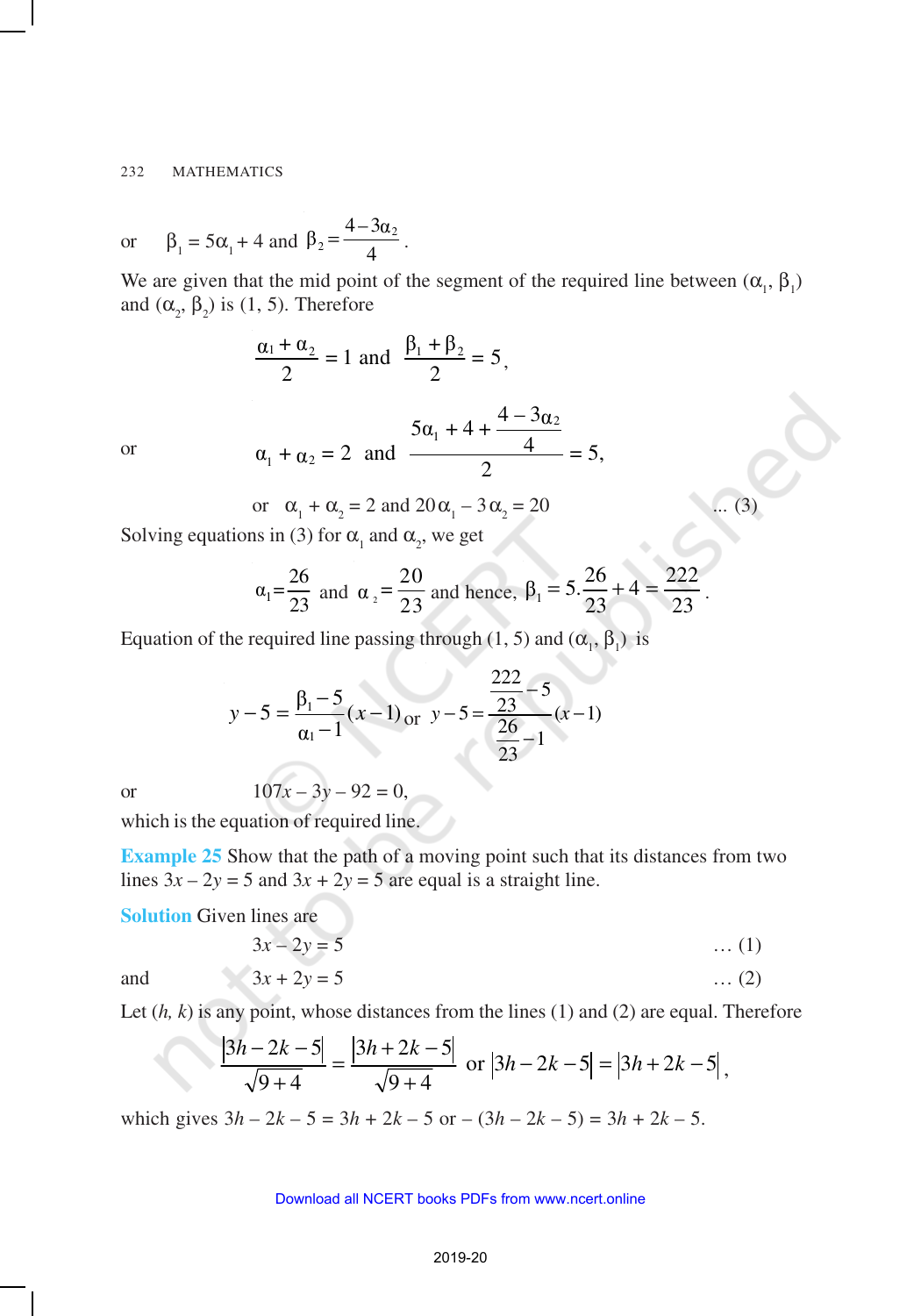Solving these two relations we get  $k = 0$  or  $h = \frac{1}{3}$ 5 . Thus, the point (*h*, *k*) satisfies the

equations  $y = 0$  or  $x = \frac{1}{3}$ 5 , which represent straight lines. Hence, path of the point equidistant from the lines (1) and (2) is a straight line.

### *Miscellaneous Exercise on Chapter 10*

- **1.** Find the values of *k* for which the line  $(k-3)x (4 k^2)y + k^2 7k + 6 = 0$  is
	- (a) Parallel to the *x*-axis,
	- (b) Parallel to the *y*-axis,
	- (c) Passing through the origin.
- **2.** Find the values of  $\theta$  and *p*, if the equation *x* cos  $\theta$  + *y* sin $\theta$  = *p* is the normal form of the line  $\sqrt{3} x + y + 2 = 0$ .
- **3.** Find the equations of the lines, which cut-off intercepts on the axes whose sum and product are  $1$  and  $-6$ , respectively.
- **4.** What are the points on the *y*-axis whose distance from the line  $\frac{x}{3} + \frac{y}{4} = 1$  $\frac{x}{2} + \frac{y}{4} = 1$  is 4 units.
- **5.** Find perpendicular distance from the origin to the line joining the points (cosθ, sin θ) and (cos  $\phi$ , sin  $\phi$ ).
- **6.** Find the equation of the line parallel to *y*-axis and drawn through the point of intersection of the lines  $x - 7y + 5 = 0$  and  $3x + y = 0$ .
- **7.** Find the equation of a line drawn perpendicular to the line  $\frac{x}{4} + \frac{y}{6} = 1$ 4 6  $\frac{x}{y} + \frac{y}{z} =$ through the

point, where it meets the *y*-axis.

- **8.** Find the area of the triangle formed by the lines  $y x = 0$ ,  $x + y = 0$  and  $x k = 0$ .
- **9.** Find the value of *p* so that the three lines  $3x + y 2 = 0$ ,  $px + 2y 3 = 0$  and  $2x - y - 3 = 0$  may intersect at one point.
- **10.** If three lines whose equations are  $y = m_1 x + c_1$ ,  $y = m_2 x + c_2$  and  $y = m_3 x + c_3$  are concurrent, then show that  $m_1(c_2 - c_3) + m_2(c_3 - c_1) + m_3(c_1 - c_2) = 0$ .
- **11.** Find the equation of the lines through the point  $(3, 2)$  which make an angle of  $45^\circ$ with the line  $x - 2y = 3$ .
- **12.** Find the equation of the line passing through the point of intersection of the lines  $4x + 7y - 3 = 0$  and  $2x - 3y + 1 = 0$  that has equal intercepts on the axes.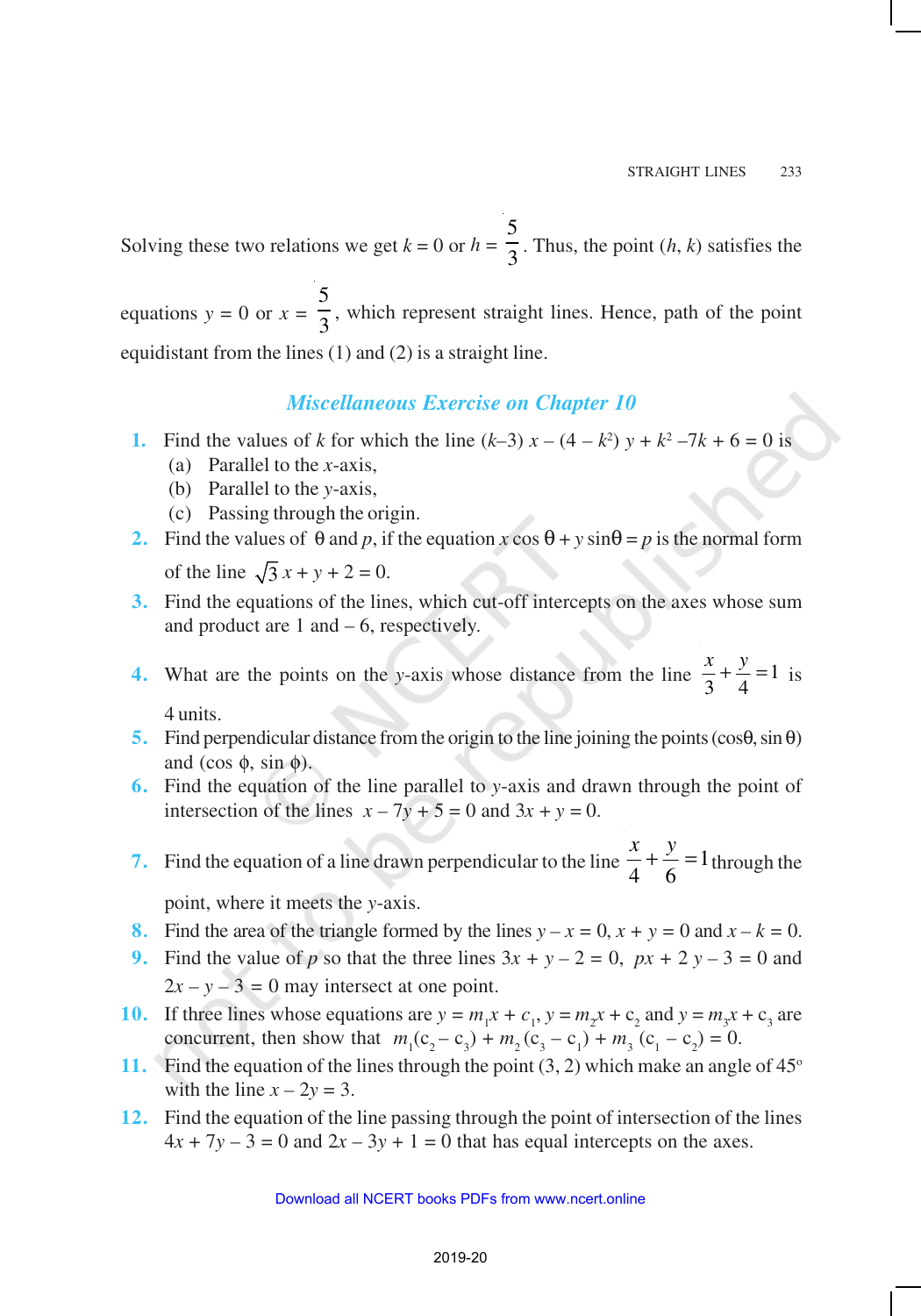### 234 MATHEMATICS

**13.** Show that the equation of the line passing through the origin and making an angle

θ with the line  $y = mx + c$  is  $\frac{y}{x}$ *m*  $= mx + c$  is  $\frac{y}{x} = \frac{m \pm \tan x}{1 \mp m \tan y}$  $\frac{1}{1 \mp m \tan}$ .

- **14.** In what ratio, the line joining  $(-1, 1)$  and  $(5, 7)$  is divided by the line  $x + y = 4$ ?
- **15.** Find the distance of the line  $4x + 7y + 5 = 0$  from the point (1, 2) along the line  $2x - y = 0$ .
- **16.** Find the direction in which a straight line must be drawn through the point (*–*1, 2) so that its point of intersection with the line  $x + y = 4$  may be at a distance of 3 units from this point.
- **17.** The hypotenuse of a right angled triangle has its ends at the points (1, 3) and (– 4, 1). Find an equation of the legs (perpendicular sides) of the triangle.
- **18.** Find the image of the point (3, 8) with respect to the line  $x + 3y = 7$  assuming the line to be a plane mirror.
- **19.** If the lines  $y = 3x + 1$  and  $2y = x + 3$  are equally inclined to the line  $y = mx + 4$ , find the value of *m*.
- **20.** If sum of the perpendicular distances of a variable point P (*x, y*) from the lines  $x + y - 5 = 0$  and  $3x - 2y + 7 = 0$  is always 10. Show that P must move on a line.
- **21.** Find equation of the line which is equidistant from parallel lines  $9x + 6y 7 = 0$ and  $3x + 2y + 6 = 0$ .
- **22.** A ray of light passing through the point (1, 2) reflects on the *x*-axis at point A and the reflected ray passes through the point (5, 3). Find the coordinates of A.
- **23.** Prove that the product of the lengths of the perpendiculars drawn from the

points 
$$
\left(\sqrt{a^2-b^2},0\right)
$$
 and  $\left(-\sqrt{a^2-b^2},0\right)$  to the line  $\frac{x}{a}\cos\theta + \frac{y}{b}\sin\theta = 1$  is  $b^2$ .

**24.** A person standing at the junction (crossing) of two straight paths represented by the equations  $2x - 3y + 4 = 0$  and  $3x + 4y - 5 = 0$  wants to reach the path whose equation is  $6x - 7y + 8 = 0$  in the least time. Find equation of the path that he should follow.

### *Summary*

 $\bullet$  *Slope* (*m*) of a non-vertical line passing through the points (*x*<sub>1</sub>, *y*<sub>1</sub>) and (*x*<sub>2</sub>, *y*<sub>2</sub>)

is given by 
$$
m = \frac{y_2 - y_1}{x_2 - x_1} = \frac{y_1 - y_2}{x_1 - x_2}
$$
,  $x_1 \neq x_2$ .

- $\triangle$  If a line makes an angle á with the positive direction of *x*-axis, then the slope of the line is given by  $m = \tan \alpha$ ,  $\alpha \neq 90^{\circ}$ .
- $\blacklozenge$  Slope of horizontal line is zero and slope of vertical line is undefined.